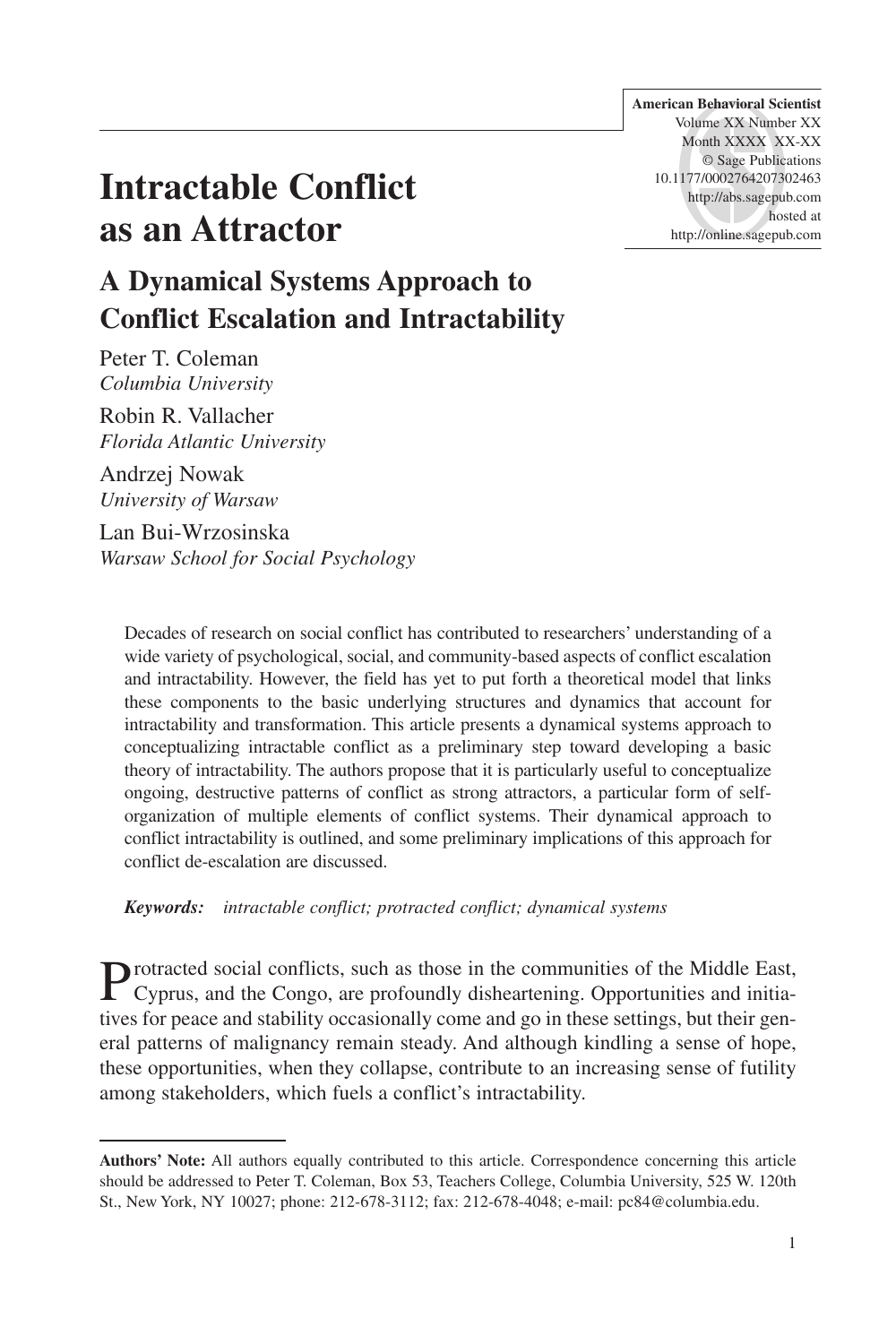#### 2 American Behavioral Scientist

Inherent to this cycle of hope and hopelessness is a basic paradox of intractable conflicts: They are essentially stable despite tremendous volatility and change. If we consider the conflict in the Middle East, for example, it appears by most accounts intransigent, with a past, present, and future cloaked in hate, violence, and despair. Yet over the years we have also seen major changes in important aspects of the conflict such as in leadership, policy, regional circumstances, intensification, de-escalation of violence, intragroup divisions, popular sentiment, and international intervention strategies. In other words, we have seen extraordinary changes occur within a context of a pattern of stable destructive relations. This paradox of stability amid change is evident in intractable conflicts at all levels, from estranged siblings and neighbors to warring ethnopolitical factions. They are at once frozen, unyielding, often persisting in hostile states for generations, yet they are also some of the most volatile and dynamic social processes on earth. And oddly, it is often this dynamism itself, this mercurial shifting of role players, concerns, attitudes, and strategies, that makes these conflicts so difficult to contain and resolve.

The growing literature on protracted social conflicts presents a complicated picture of the phenomenon of intractability (see Beyond Intractability, 2006; Crocker, Hampson, & Aall, 2004, 2005; Lewicki, Gray, & Elliot, 2003), which poses several challenges to theory building in the area. First, these conflicts tend to be complex, with many sources of hostilities located at multiple levels (individual, group, communal, etc.) that often interact with each other to feed or sustain the conflict (P. T. Coleman, 2003; Sandole, 1999). Second, the sources of hostilities in these settings, be they the key issues, leaders, policies, attitudes, or political will of the masses, are continually changing and at any given time may be more or less determining of the conflict (Mitchell, 2005; Putnam & Peterson, 2003). Third, each case of intractable conflict is idiosyncratic; each has its own unique set of dynamic factors responsible for its persistence, which makes generalization from one case to another difficult. Although the field of conflict studies has moved away from a more essentialist discussion of the key variables that drive enduring conflicts to more complex models of intractability (see Lederach, 1997; Sandole, 1999), our theory has yet to account for this high level of complexity, dynamism, and distinctiveness.

In this article, we argue that the phenomenon of intractability can be fruitfully addressed from the perspective of dynamical systems. This perspective has been employed to conceptualize and investigate complex, dynamic phenomena in many areas of science (Johnson, 2001; Strogatz, 2003; Weisbuch, 1992) from cancerous cellular mutations to global climate shifts. This article builds on concepts from this approach that are inherent to all living systems: complexity, dimensionality, feedback, catastrophe, and attractors. It begins by describing the basic features of dynamical systems as they relate to the development and maintenance of malignant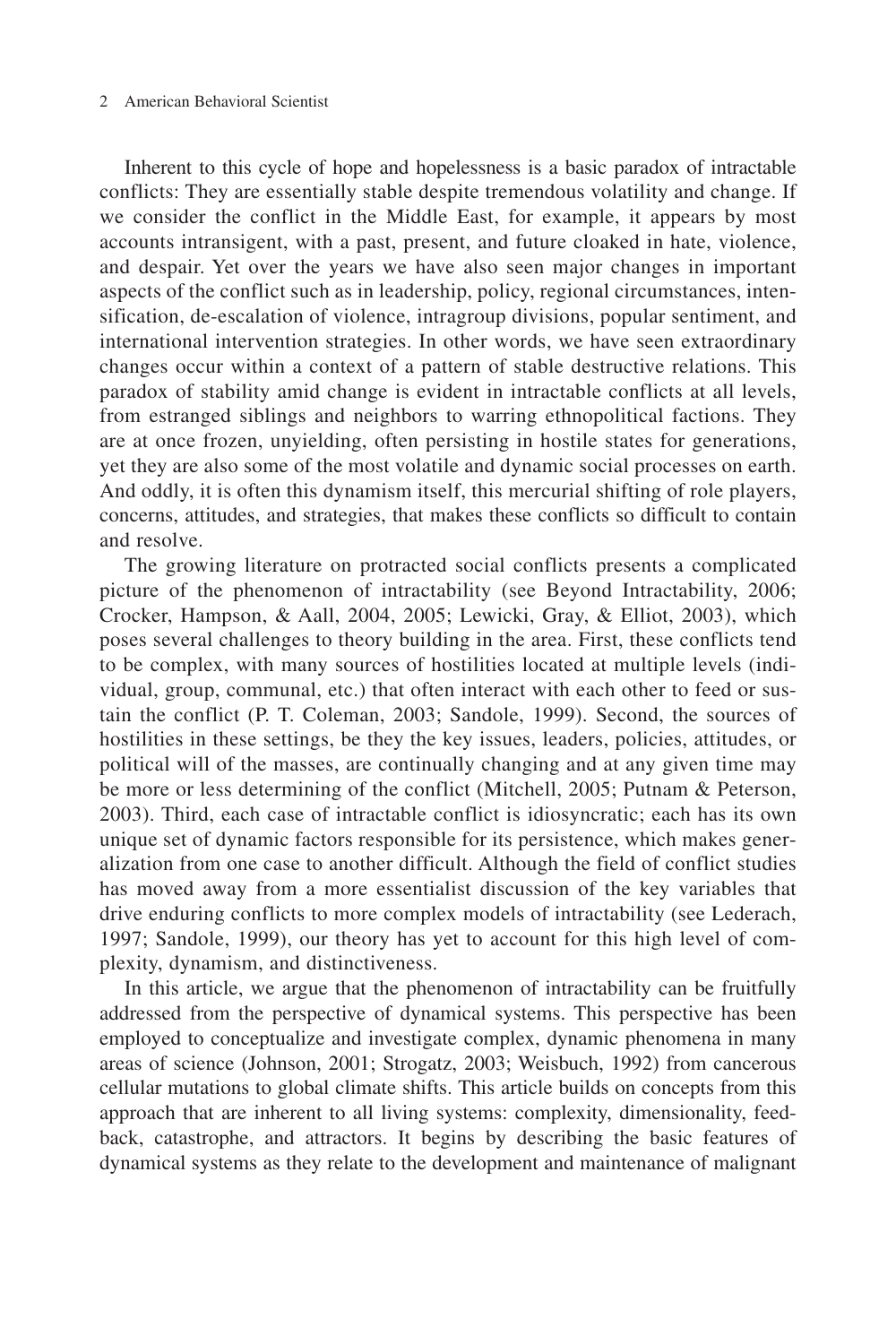conflict in social systems. Because dynamic properties are couched in formal terms, they are manifest in much the same way for different phenomena and at different levels of personal and social reality. Thus, intractability can be understood with recourse to the same basic mechanisms whether the focus is intraindividual dynamics, interpersonal relations, or intergroup contact. Moreover, the dynamic account specifies how the phenomena at these different levels are themselves dynamically interlinked, forming a larger dynamical system with nested components. Our approach to conflict intractability will be outlined, and some preliminary implications for conflict de-escalation and transformation will be discussed.

## **Conflict Intractability**

Intractable conflicts are essentially conflicts that persist because they seem impossible to resolve. Others scholars have used labels such as deeply rooted conflict (Burton, 1987), protracted social conflict (Azar, 1990), moral conflict (Pearce & Littlejohn, 1997), and enduring rivalries (Goertz & Diehl, 1993) to depict similar phenomena. Kriesberg (2005) stresses three dimensions that differentiate intractable from tractable conflicts: their persistence, destructiveness, and resistance to resolution. Most protracted conflicts do not begin as intractable, but they become so as escalation, hostile interactions, sentiment, and time change the quality of the conflict.<sup>1</sup> They can be triggered and emerge from a wide variety of factors and events, but they often involve important issues such as moral and identity differences, highstakes resources, and/or struggles for power and self-determination (P. T. Coleman, 2003; Kriesberg, 1999; Putnam & Peterson, 2003). Intractable conflicts are typically associated with cycles of high and low intensity and destructiveness, are often costly in both social and economic terms, and can become pervasive, affecting even mundane aspects of disputants' lives (see P. T. Coleman, 2000; Deutsch, 1973; Fisher, 1990, 1997; Pruitt & Kim, 2004).

Theory and research on intractable conflict are still in their infancy. Although decades of research on social conflict has shed considerable light on a wide variety of psychological, social, and community-based aspects of conflict escalation and stalemate (see Deutsch, 1973; Kriesberg, 2003; Pruitt & Kim 2004), our understanding of intractability remains fragmented. In his metaframework on intractable conflict, P. T. Coleman (2003) identified more than 50 variables in the literature thought to be associated with the persistence of destructive conflicts. These include a variety of different aspects of their contexts, issues, relationships, processes, and outcomes. However, the field has yet to put forth a theoretical model that links this multitude of variables and processes to the basic underlying structures and dynamics that account for a conflict's resistance to resolution. In the following section, we introduce a new and promising approach.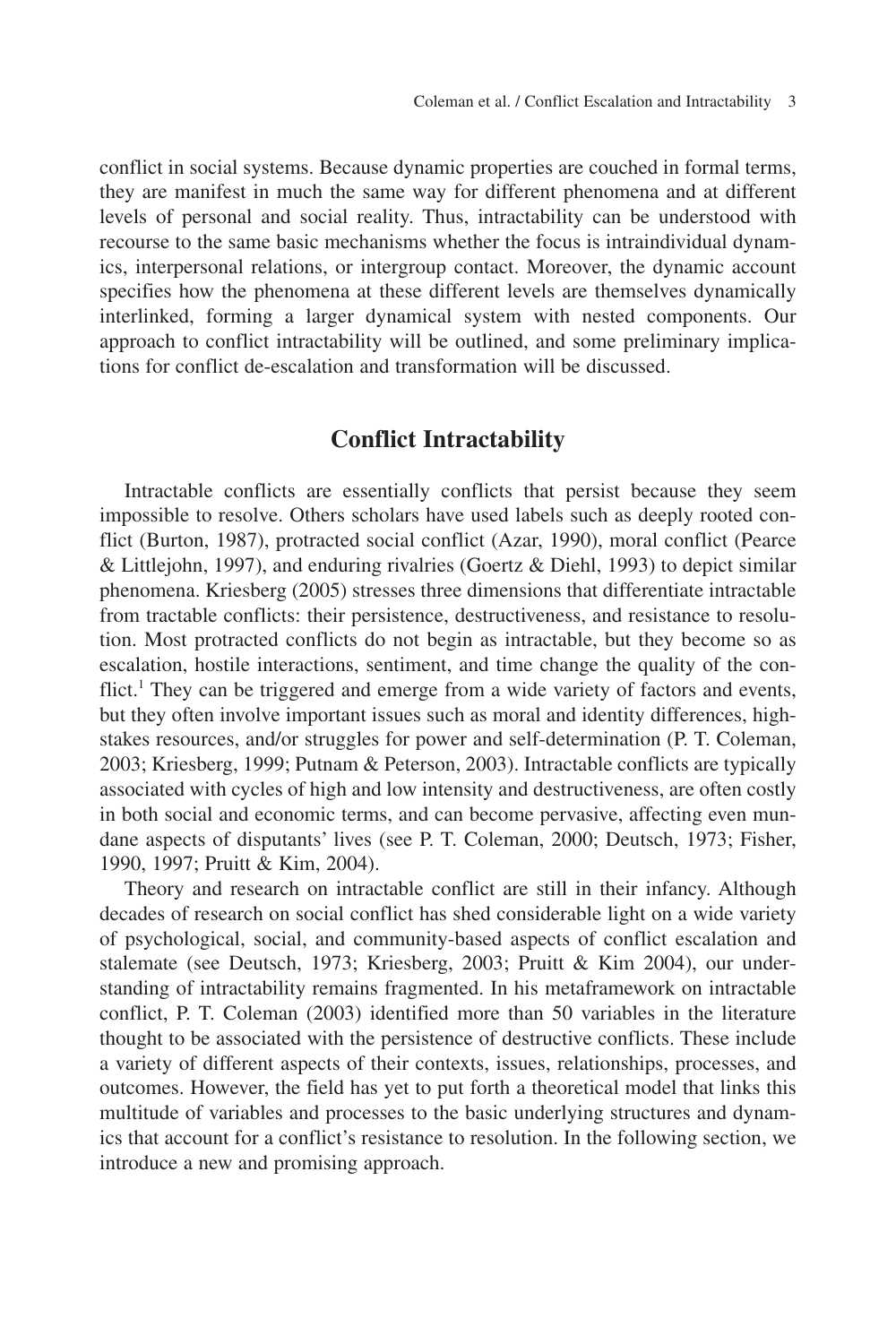#### 4 American Behavioral Scientist

## **Dynamical Systems Theory**

Dynamical systems theory is an increasingly influential paradigm in many areas of science (cf. Johnson, 2001; Nowak & Vallacher, 1998; Strogatz, 2003; Vallacher, Read, & Nowak, 2002; Weisbuch, 1992), and it offers an innovative set of ideas and methods for conceptualizing and addressing conflict. A dynamical system is defined as a set of interconnected elements (e.g., beliefs, feelings, and behaviors) that change and evolve in time. A change in each element depends on influences from other elements. Because of these mutual influences, the system as a whole evolves in time. Thus, changes in any element of a conflict (e.g., level of hostilities) depend on influences of various other elements (each person's motives, attitudes, actions, etc.) that evolve over time to affect the general pattern of interactions (positive or negative) of the disputants. The principles defining the evolution of dynamical systems have wide generality and have been employed to conceptualize and investigate a highly diverse set of conflict-related phenomena (emotion, stereotyping, attitude change, cooperation vs. competition in social dilemmas, etc.). This perspective acknowledges the multiplicity of factors relevant to enduring conflict and the potential for complex interactions among these factors. However, the goal is to build a relatively simple model of qualitative understanding that captures the essence of intractable conflict without sacrificing the complexity and idiosyncrasy of specific cases (Nowak, 2004).

## **A Dynamical Systems Approach to Intractable Conflict**

Although every conflict is unique in a number of respects (history, issues, context, etc.), all components of conflict function as interdependent elements of a larger system with dynamic properties. If a conflict becomes intractable, change in any specific issue—even resolution of the issue that initially instigated the conflict—is not likely to terminate or even lessen the conflict. What remains constant and perpetuates the conflict are the *dynamics* that define the relationships between psychological and social mechanisms within and between individuals and groups. Once the parties to conflict have developed a stable way of thinking about and behaving toward one another, in other words, the problem no longer revolves around issues per se but rather centers on the mental and behavioral patterns defining the relationships and institutions that form the context of the conflict.

## **Intractable Conflict as an Attractor**

The maintenance of a narrow range of thoughts, feelings, and actions despite the introduction of new ideas and actions suggests that intractable conflict can be described as an *attractor* for these mental and behavioral phenomena.<sup>2</sup> The concept of attractor is similar to the notion of equilibrium. Roughly speaking, it is a state or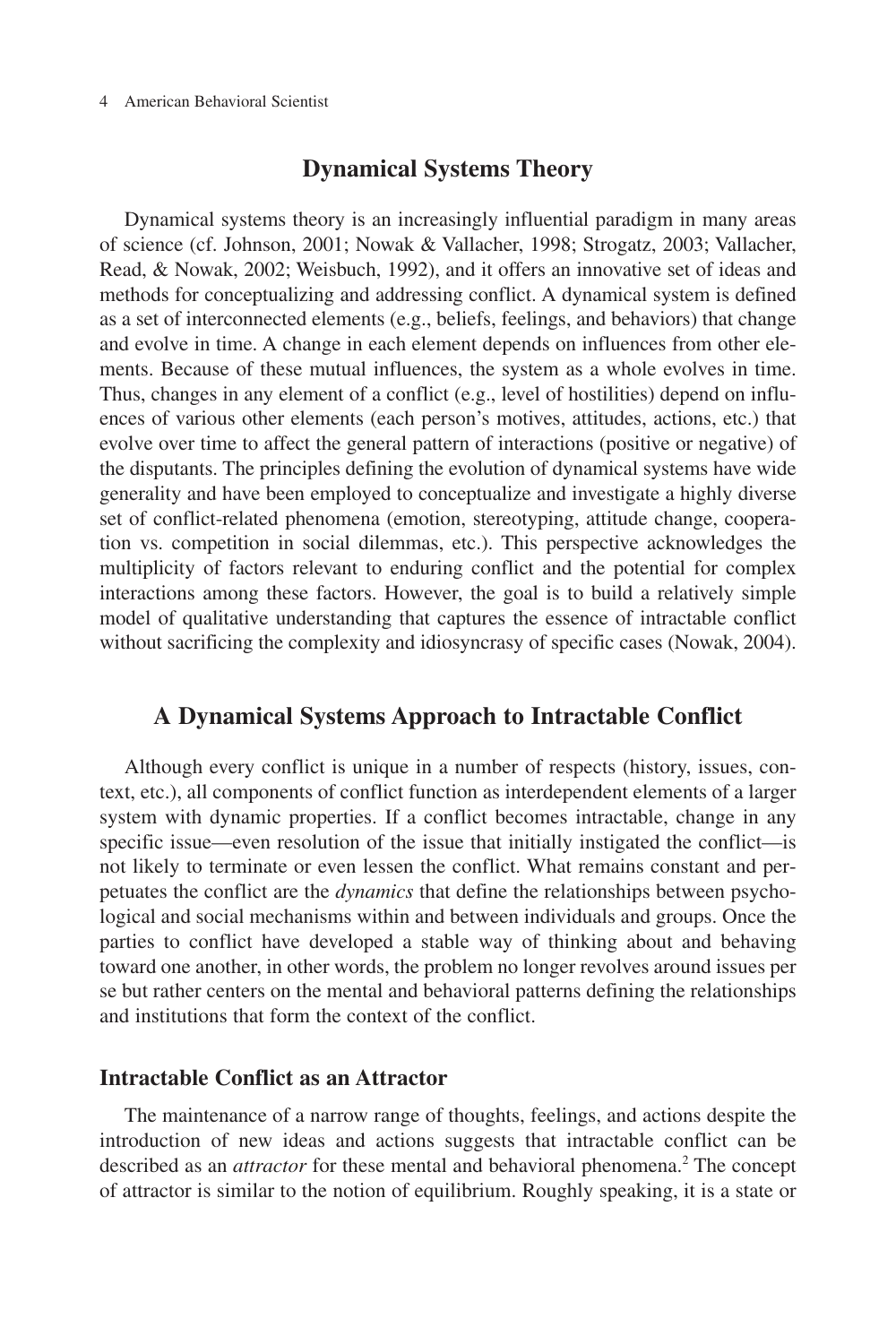a reliable pattern of changes (e.g., periodic oscillation) toward which a dynamical system evolves over time and to which the system returns after it has changed. A person or group may encounter a wide range of ideas and learn of alternative action scenarios, for example, but over time only those ideas and actions that are consistent with destructive conflict are embraced as relevant and credible. Attractors, in short, channel mental and behavioral experience into a narrow range of coherent (either positive or negative) states. Attempting to move the system out of its attractor triggers forces that reinstate the system within its attractor. This means that attempts to change a state of destructive relations that neglect the mechanisms that continually reinstate the conflict are likely to be futile, resulting only in short-term changes. To promote lasting change, it is necessary to change the attractor states of the system. This is no easy feat because it is tantamount to changing the mechanisms responsible for the system's dynamics.

The dynamic depiction of conflict invokes intractability into the organization of elements rather than to the specific value or nature of individual factors. Multiple interlinked forces establish an equilibrium that pulls the respective parties into a state of contentious conflict. Building trust between groups, for example, is a noble goal and may be a necessary step for the resolution of intergroup conflict, but in light of our description, this step alone is unlikely to be successful. Even if trust is somehow established between members of conflicting groups, the influence of other interconnected features is likely to disrupt the trust and reinstate the conflict. Successful intervention, from this perspective, should aim not at pushing the person or group out of its equilibrium but rather at changing the social system in such a way that the equilibrium among forces is changed. Once an equilibrium corresponding to intractable conflict is weakened and a new equilibrium that maintains positive relations among groups is established, a permanent change in the structure, rather than simply a momentary diminution of the intensity of the conflict, is achieved.

A simple metaphor is useful in capturing the essence of the attractor concept and the relevance of attractors for intractable conflict. Imagine a ball on a hilly landscape, as portrayed in Figure 1. The ball, which represents the state of the system, will roll down a hill and come to rest at the bottom of a valley. The valley serves as an attractor for the system.

The figure illustrates that a system may have more than one attractor—in this case, two (e.g., one for positive interactions and one for negative)—and that the attractors can be described in terms of two basic properties. Each attractor, first of all, is associated with a basin of attraction—that is, a set of states that are attracted by (i.e., will evolve toward) the attractor. Note that the basin of attraction for Attractor A is somewhat wider than the basin of attraction for Attractor B. This simply means that a wider variety of states will evolve toward Attractor A than toward Attractor B. Second, attractors vary in their relative strength, which is portrayed as the relative depth of the two valleys in the figure. Attractor B is thus a stronger attractor than Attractor A. This means that once a system is at this attractor, it is difficult to dislodge it, even when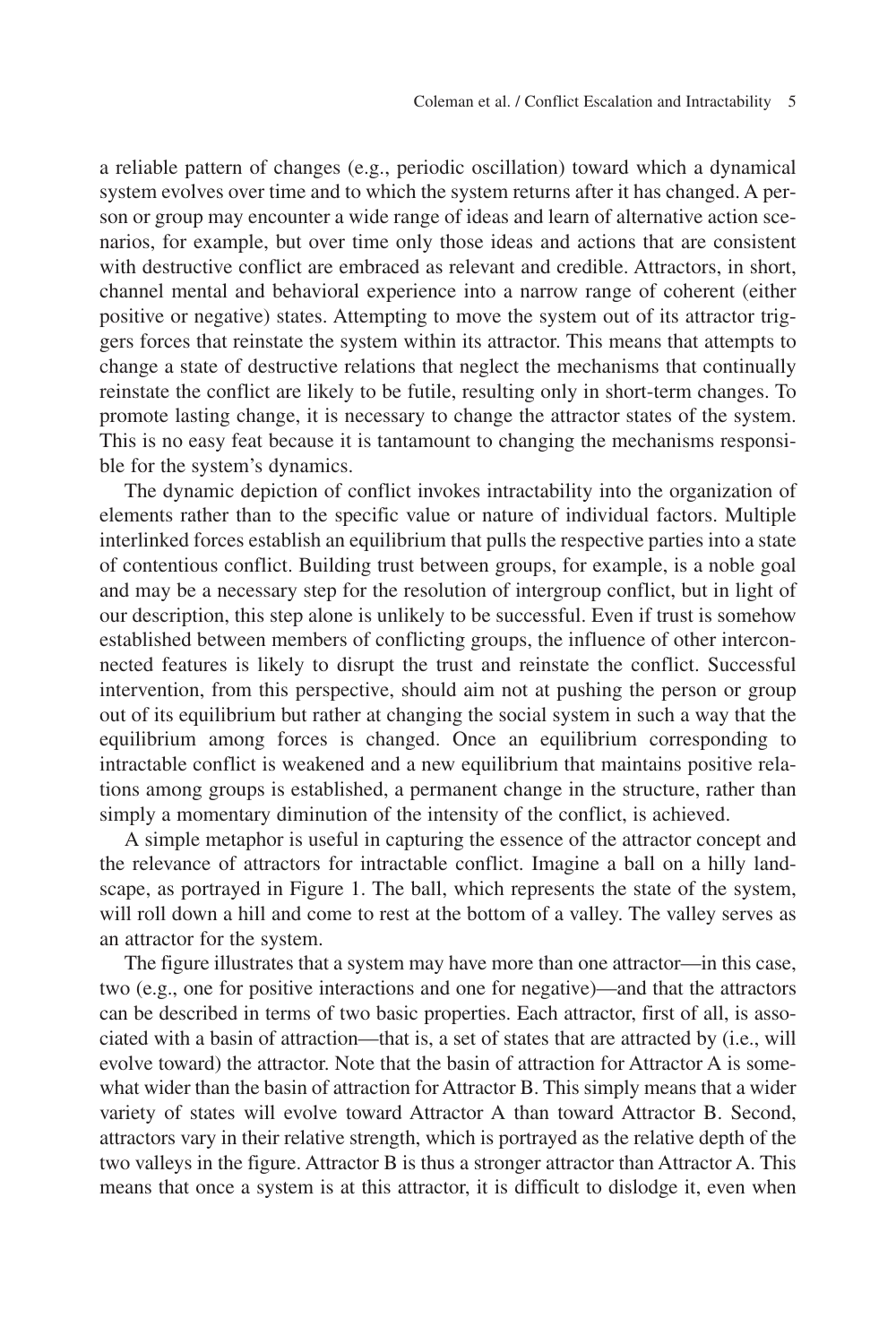

**Figure 1 A Dynamical System With Two Attractors (A and B)**

disrupted by strong external influences. It would thus take a stronger force to dislodge the system from Attractor B than from Attractor A.

These two properties have clear relevance for the intractability of conflict. First, the wider the basin of attraction, the greater the range of ideas and actions that eventually connect to the dominant mental and behavioral patterns of the parties. Even positive information that contradicts the predominant negative view of another person or group is likely to be transformed by a variety of cognitive mechanisms until it fits the predominant view (Hoppman, 1996). Similarly, a peaceful overture or gesture that might initially be taken at face value will often subsequently become reframed until it provides evidence in support of, rather than in opposition to, the predominant response tendency of the person or group.

The depth of an attractor, meanwhile, provides an index of how difficult it is to transform the malignant tendencies of an intractable conflict. When destructive conflict is a deep attractor (as in Attractor B) for a person or group, an attempt to resolve the conflict is much like trying to push the ball uphill. As soon as the pushing force is relaxed, the ball will roll back to the attractor (the bottom of the valley). Logically and vigorously pointing out the nonproductive nature of a person's hostile attitudes toward someone else, for instance, may succeed in achieving a few temporary concessions—in effect, pushing the ball up the hill a little—but will eventually prove counterproductive as the forces restoring the attitude overwhelm the persuasive appeal, much like gravity eventually proves too much for muscle power. Note that if there is sufficient force to dislodge the system from its current attractor (e.g.,  $\overline{B}$  in Figure 1), the system will gravitate in short order to another attractor (e.g., A),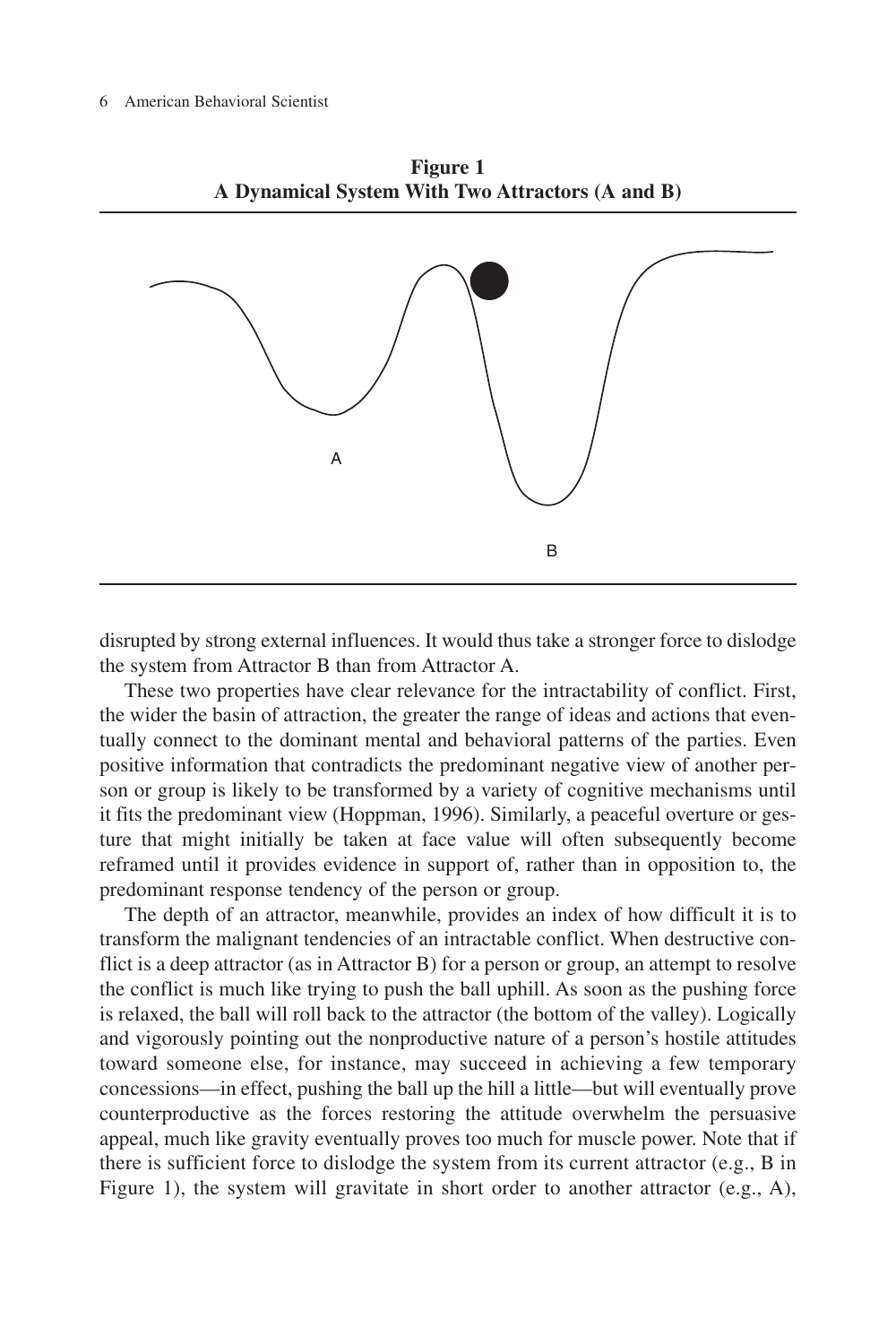provided there is one available. In a system characterized by more than one attractor, then, the mental, affective, and behavioral states categorically sort themselves, so that if change does occur, it does so in a qualitative (nonlinear) rather than incremental (linear) fashion (cf. Latané & Nowak, 1994).

The behavior of a system with two fixed-point attractors characterizes catastrophe theory (cf. Thom,  $1975$ ).<sup>3</sup> The basic scenario centers on the relationship among three variables. One of them, the splitting factor, determines the form of the relationship between the other two. The other two factors correspond to the distinction between independent and dependent variables. In the dynamical model, the forces promoting the conflict (e.g., conflict of interest, aggravating circumstances) represent the independent variable, and the intensity of the conflict represents the dependent variable. The splitting factor corresponds to the degree to which the issues are linked by positive feedback loops. A positive feedback loop means that the activation of each element increases the activation of other elements. At low levels of the splitting factor (i.e., multidimensionality in issues; see below), there is a linear (e.g., monotonic) relationship between the independent and dependent variables (i.e., forces and intensity of conflict). At high levels of the splitting factor (i.e., high positive linkage among the issues), however, the relationship between the independent and dependent variables assumes the form depicted in Figure 2.

As the forces promoting conflict grow, the intensity of the conflict increases at a relatively slow rate until it reaches a threshold, after which the intensity shows a catastrophic change (i.e., moving to the top line). Once the conflict has reached a high level of intensity, decreasing the forces will not reduce the intensity to its original level, until another threshold that represents a considerably lower level of forces is reached. The region of hysteresis in Figure 2 shows that for some values of aggravating factors, there are two possible attractors for the conflict. Which level is observed depends on the history of the conflict. For a given level of aggravating tendencies, if the system has not yet achieved high conflict intensity, the nonconflict attractor will be stabilized. If, however, the system has already reached the high conflict level, this state will be stabilized. The concept of hysteresis explains why, for the same level of values influencing a conflict, the conflict may exist or not. Moreover, both states may be resistant to relatively weak outside influences.

The catastrophic nature of conflict escalation has been recently demonstrated in a school setting by Bui-Wrzosinska (2005). In conditions promoting weak linkage among cognitive and affective elements of a conflict (i.e., weak interpersonal ties that lead to few associations between beliefs and feelings regarding the other), there was a linear relationship between antagonistic behavior from another person and the person's antagonistic response. Thus, these participants responded in a proportional manner to antagonistic actions directed toward them, and the escalation and de-escalation of conflict intensity conformed to similar functional relationships. However, in conditions promoting positive feedback loops (i.e., strong interpersonal ties with strong links between thoughts and feelings regarding the other), a person experiencing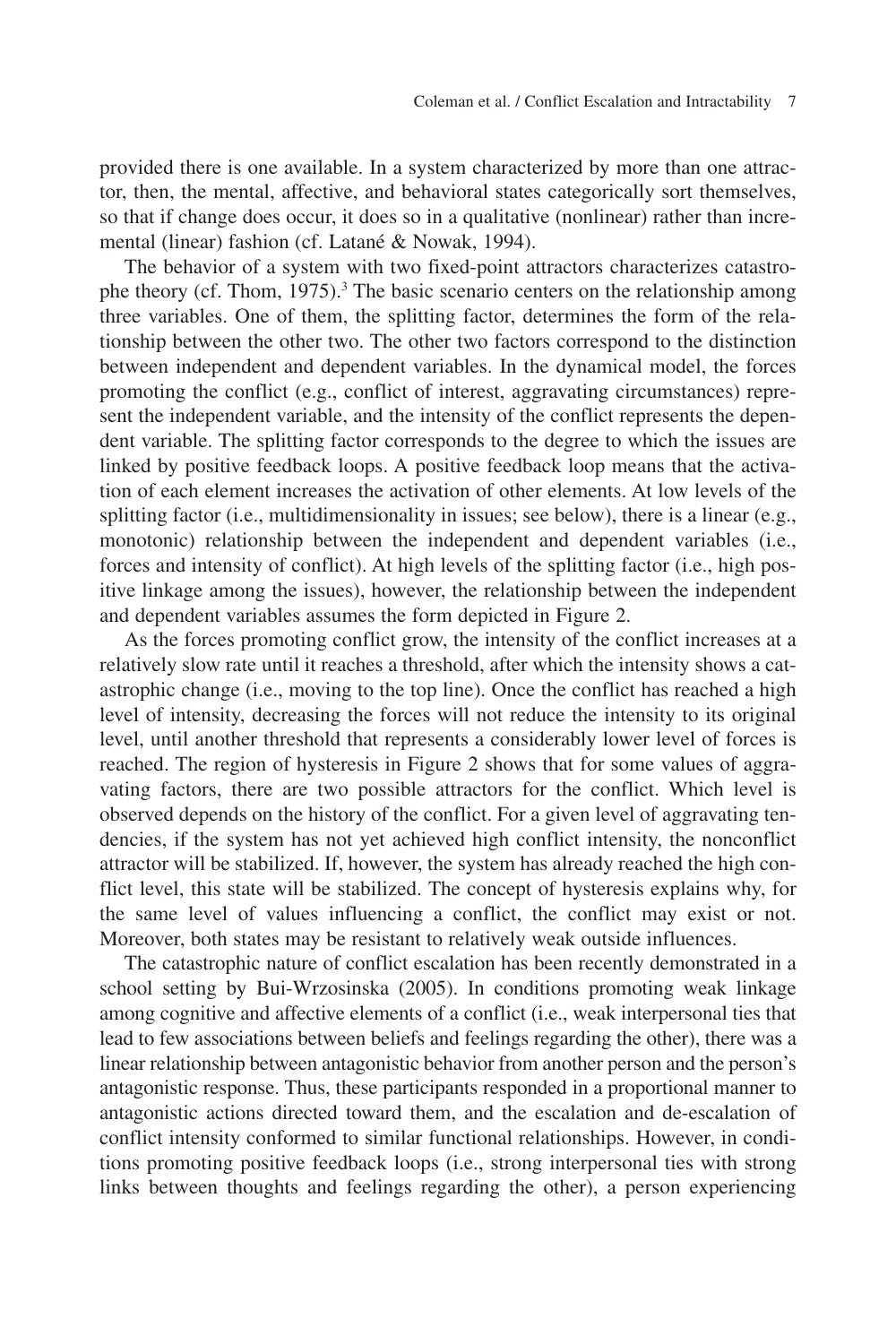

**Figure 2 Catastrophe of Conflict**

antagonistic behavior from another person either chose to ignore the attack, responding instead in a relatively mild fashion or, after a critical threshold of antagonism was reached, responding in a highly confrontational manner. The transition from one type of response to the other was abrupt and did not involve a transition through intermediate levels.

## **Self-Organization and the Emergence of Attractors**

The key to intractable conflict is the formation and maintenance of an attractor that stabilizes malignant dynamics within and between individuals and groups. The solution to intractable conflict, then, involves disassembling the malignant attractor or moving the system into the basin of a different, more benign attractor (provided one exists or can be established). Before one can hope to achieve these goals, it is imperative to understand how attractors form in the first place. The general answer is that attractors develop in systems in which the state of each element depends on, and is influenced by, the state of other elements. As the links between elements become stronger, the system loses degrees of freedom because the state of each element can be predicted by the state of other elements. In such systems, the state of a single element cannot be adjusted independently of other elements. Even if an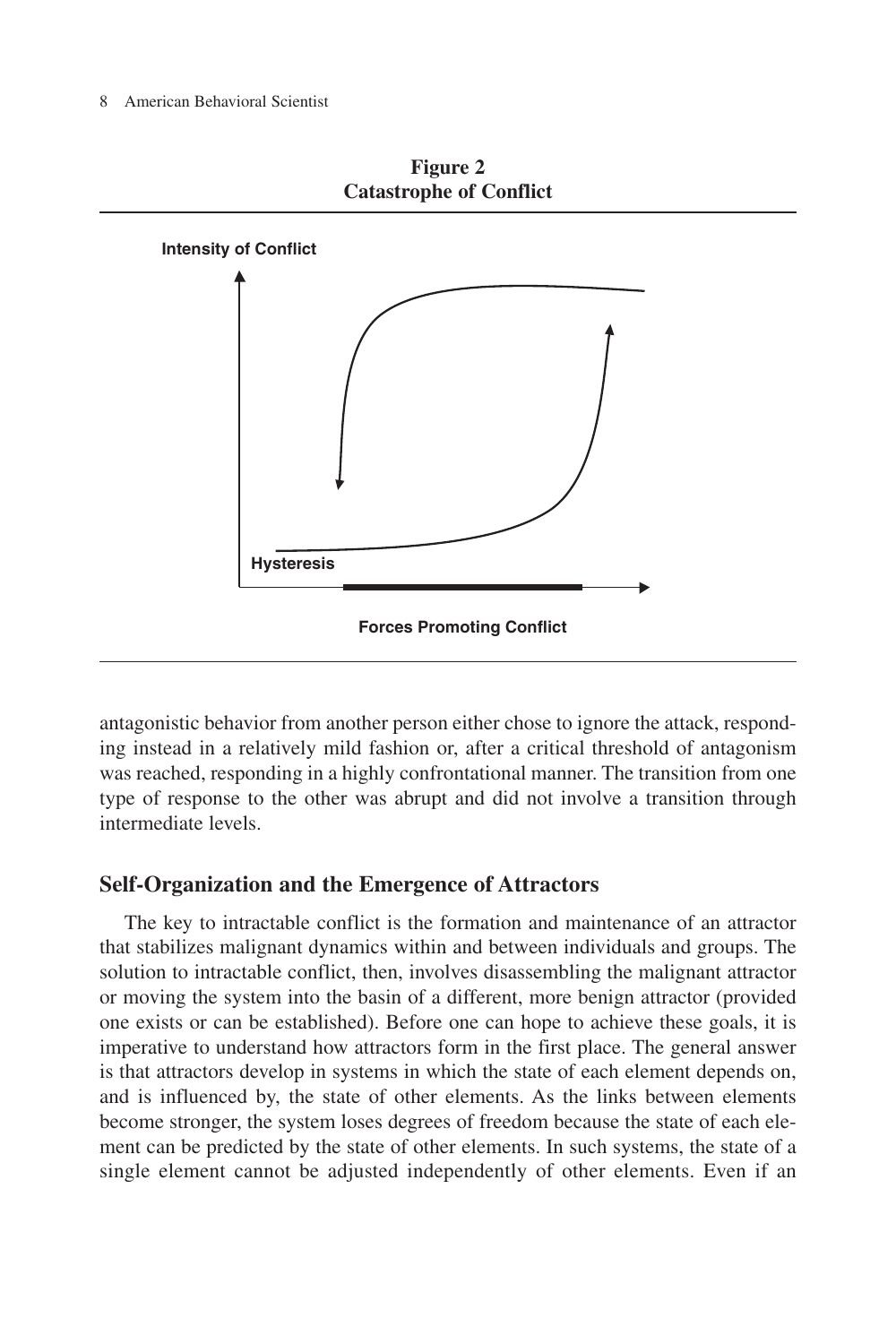external force changes the state of a given element so that it is no longer coherent with the state of other elements, the joint influence of the other elements will reinstate the original value of the changed element.

Multiple influences among elements may lead to the emergence of ordered structures on the global level. If order emerges because of the interactions among system elements rather than because of the intervention of higher-order agents, the process is referred to as *self-organization*. Consider, for example, the genesis of order in flocks of birds. If each bird simply maintains a particular angle with respect to the bird in front of it, an overall inverted *V* structure will form, without a leader dictating this formation. The emergence of order via self-organization has been observed in human groups as well. Nowak, Szamrej, and Latane (1990), for example, demonstrated that simple rules of social interaction with one's immediate neighbors promote the emergence of local clusters of like-minded individuals. Such clusters form even if the initial spatial configuration of opinions is random. Attractors for the system in this case conform to clustered solutions. If an individual within a cluster changes his or her opinion (e.g., because of outside influence), other members of the cluster will exert influence to bring him or her back into the fold.

From this perspective, conflict progresses toward intractability as the elements relevant to the conflict self-organize into a structure, such that the elements no longer independently function but rather are connected through positive feedback loops. Positive feedback loops are not limited to conflict.<sup>4</sup> To the contrary, positive feedback loops bind together elements that are necessary for efficient action and thus are critical for action initiation and maintenance. Negative feedback loops, however, are also critical for the regulation of biological and social systems. Negative feedback means that the activation of an element decreases the activation of other elements to which it is linked. Negative feedback loops dampen system dynamics and thus constrain or stop the actions engendered by the positive feedback loops. A balance between positive and negative feedback loops, then, is critical for effective selfregulation (cf. Carver & Scheier, 1999; Powers, 1973) and social regulation (Nowak & Vallacher, 2001).

With respect to conflict, positive feedback loops may be crucial for the construction of an efficient response to a perceived confrontation. Once a conflict is engaged, however, negative feedback loops are essential for de-escalation. Thus, as long as a system is characterized by negative feedback loops, control mechanisms are available for mitigating and terminating conflict, allowing conflict situations to be temporary and constructive rather than destructive. In most situations, there are limits to the escalation of conflict, and there is potential for de-escalation and healing. In physical confrontation, for example, signs of damage to one of the combatants may halt further violence by the other combatant. In protracted conflicts, *mutually hurting stalemates* provide a form of negative feedback sufficient to motivating de-escalation (see Zartman, 2000 **PLS PROVIDE REFERENCE**) and conciliatory initiatives.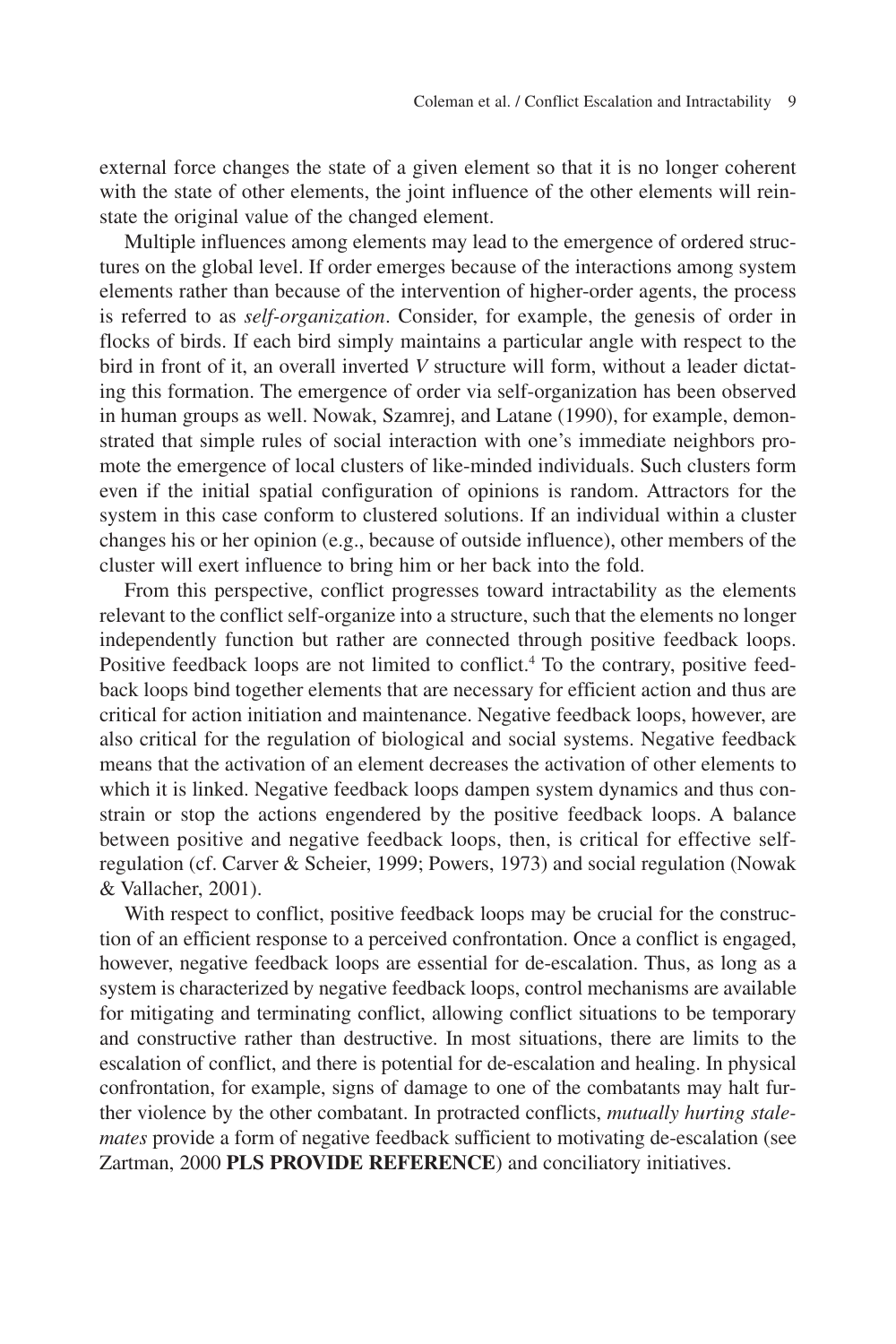## **The Reduction of Multidimensionality**

In everyday life, conflicts are often confined to specific issues, leaving a host of issues for which conflict does not exist. Each conflict may be solved independently of other issues, often in a constructive manner that contributes to relationship maintenance and growth. The mechanisms operating on different issues may even operate in a compensatory manner so that intensification of conflict on one issue may promote conciliation on other issues to maintain the overall relationship. In a healthy intimate relationship, for instance, when conflict arises with respect to one issue, the potential threat it poses for the relationship may be compensated by extra positive responses to other issues. Interpersonal and intergroup relations can thus be described as complex and multidimensional, with the various mechanisms operating at different points in time, in different contexts, with respect to different issues and often in a compensatory manner.

Conflict escalates with a potential to become intractable when features that are independent or normally work in opposition to one another become aligned and work in a mutually reinforcing manner. Relatively benign conflicts may become self-organized, leading to a reduction of multiple factors that produces a recalcitrant structure of intractable conflict. The collapse of multidimensionality has two basic forms. First, positive feedback loops that bind various elements—issues, features, individuals—into a simple structure may develop. Second, negative feedback loops may cease to exist or become reversed so that they function as positive feedback loops, fueling rather than inhibiting the potential for destructive conflict. When the tears of our enemy augment rather than inhibit aggression, the conflict between us may escalate out of control and become highly destructive.

The collapse of multidimensionality into a simple structure not only promotes the escalation of conflict but also provides a mechanism for stabilizing the conflict. Even if the original issue that generated the conflict loses its salience or is resolved, the conflict is likely to be sustained by positive feedback that involves the other issues. In fact, the expression of agreement by one party with respect to a single issue might result in compensatory conflict on other issues to maintain coherence in the conflict. Imagine, for example, learning that an enemy has similar political views or has provided assistance to a family member. Prior to forming conflict across multiple issues, this sort of event is precisely the situation that could alleviate the potential conflict. Once the conflict has crossed a certain threshold that entails correlated issues, however, such information violates one's sense of coherence and is likely to be either rejected, redefined in cynical terms, or compensated for by enhancing conflict with respect to other issues. The signature characteristic of a conflict that has become organized across issues is the negative reaction to what would otherwise be a conflict-reducing development. In this stage, the motives have transformed in that conflict no longer centers on the issues but rather focuses on protecting oneself and harming the other party.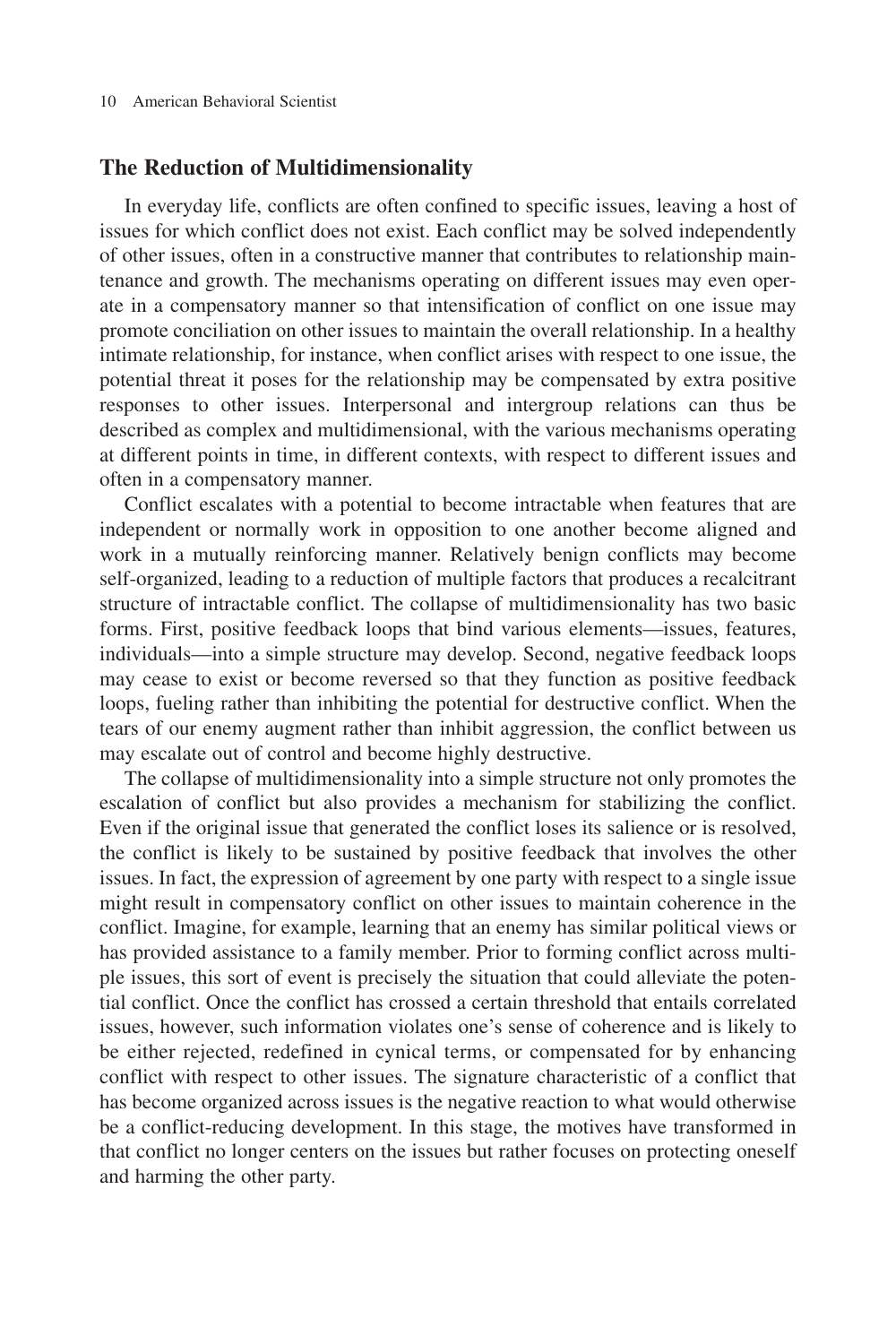The collapse of the multidimensional nature of conflict applies to the interconnections within an issue, especially when a party has different cognitive and affective reactions to the issue. Normally, people can use one reaction to mitigate the influence of the other. Experiencing harm to a family member at the hands of someone else, for example, promotes negative affect toward the perpetrator, but the cognitive system may center on the perpetrator's lack of bad intentions. Likewise, a rational decision to punish someone may be at odds with one's empathy for the transgressor. When cognitive and affective mechanisms develop a reinforcing rather than compensatory relation, however, escalation can intensify a conflict. Such escalation may result in a shift in behavioral tactics, from relatively benign or conciliatory actions to far more hard-line and aggressive actions. Harm to a family member could lead to a strong retaliatory response, for example, when cognition and affect are linked only by a positive feedback loop. In the extreme, this process could promote dehumanization of one's opponent, such that moral norms no longer apply to one's behavior directed to him or her (Bandura, 1982; Opotow, 2001). Accordingly, emotions such as empathy and guilt may be diminished, whereas feelings of humiliation, anger, hate, and fear may be enhanced.

#### **Feedback Among Levels of Social Reality**

The escalation and maintenance of conflict are manifested at different levels of psychological and social reality: the thoughts, feelings, and actions of specific individuals, the dynamics of interpersonal relations, and the relations within and between social groups and nations. In intractable conflict, these levels tend to become interlinked, so that mechanisms at one level stimulate conflict at other levels. The structure of conflict is thus maintained not only by positive feedback loops among features at a given level but also by positive feedback between levels. This interdependence means that conflict launched at one level is likely to stimulate other levels as well. Conflict initiated at an intergroup level, for instance, is likely to spawn and reinforce the beliefs, emotions, and actions of individuals in their interpersonal relations. The reciprocal feedback loops among levels contribute to the intractability of conflict. Even if the conflict at one level is fully understood and resolvable in principle, the links to other levels can reinstate the conflict.

Conflict on a group level tends to be more intense than the sum of individual conflicts between members of the respective groups (Azar, 1990). Through social interaction, a shared reality develops in the in-group that involves a social definition of conflict with the out-group (J. S. Coleman, 1957). Even individuals who were not directly involved in the conflict are likely to develop the sense of conflict by virtue of the in-group's shared reality. Such conflicts may be difficult to control because the behavior of a single in-group member is likely to lead to the escalation of conflict between the groups. Imagine, for example, a negotiated ceasefire between two conflicting groups. An isolated violation of the ceasefire by a single individual is likely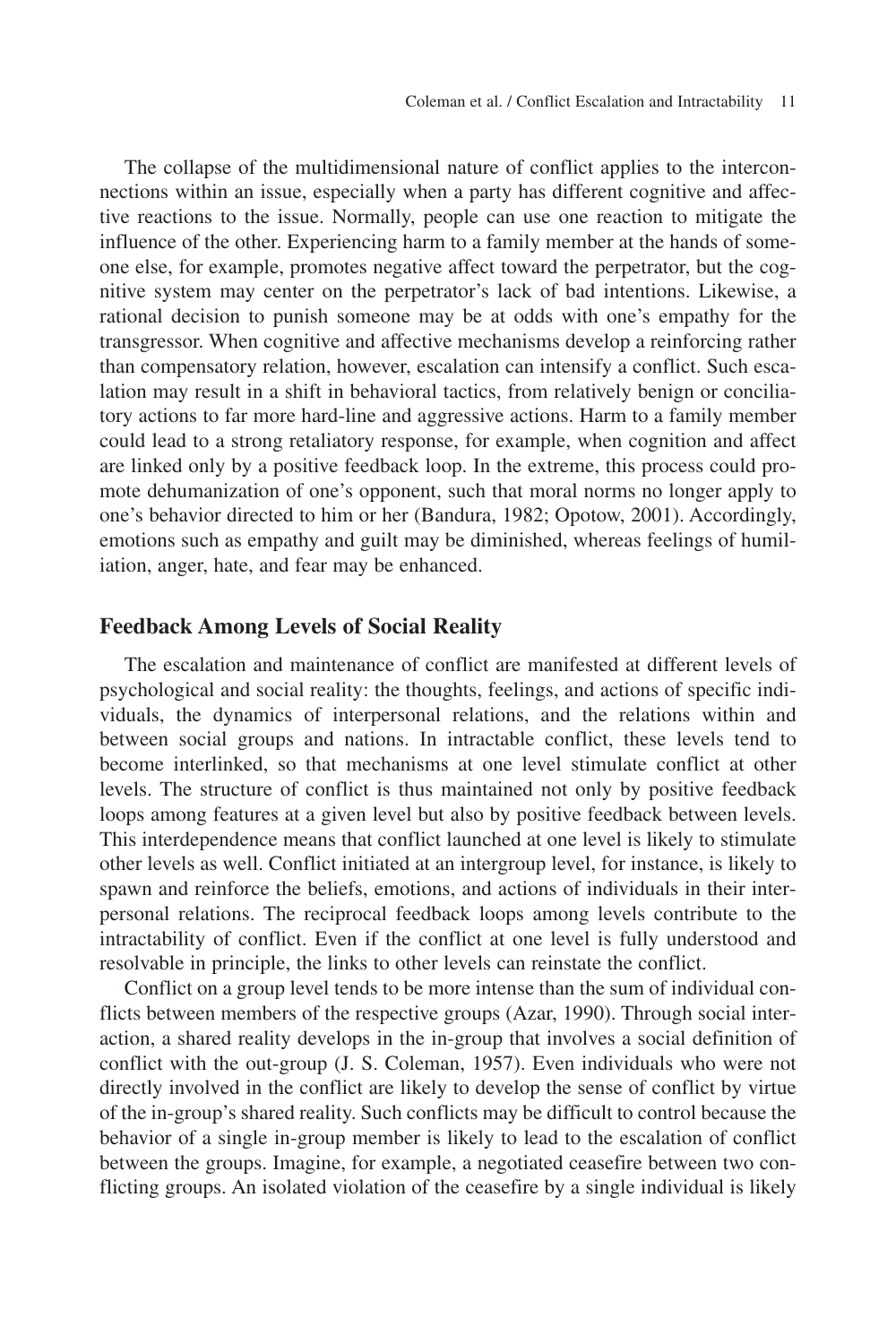to promote the perception by the other side that the entire group is responsible and accordingly lead to a strong retaliatory response. In like manner, an isolated act of brutality committed by one person against another person is likely to undermine the efforts to resolve a long-standing conflict.

#### **Factors Promoting the Escalation to Intractability**

The alignment of different conflict elements between and across levels reflects a tendency toward coherence in psychological and social systems (cf. Thagard, 2000; Vallacher & Nowak, in press). It is natural for negative moods to enhance the recall of negatively valenced memories, for example, or for an aversive encounter with someone to generate negative inferences about his or her character. This drive for coherence is as a primary feature of a wide variety of social phenomena (see Festinger, 1957; Heider, 1958), including emotion (e.g., Thagard & Nerb, 2002), social judgment (e.g., Read & Miller, 1998; Vallacher, Nowak, & Kaufman, 1994), self-concept (cf. Nowak & Vallacher, 2001; Vallacher, Nowak, Froelich, & Rockloff, 2002), and social influence processes (Osgood, 1983). In situations characterized by conflict, then, there is an intrinsic bias toward escalation that results from the progressive integration of cognitive and affective elements. In many instances, the operation of negative feedback mechanisms and the separation of issues effectively stall the tendency toward increased coherence. A variety of factors, however, can undermine or reverse the operation of negative feedback loops and promote the linkage of separate issues and elements. Such factors are responsible for escalation of benign conflict to intractable conflict.

Personal experiences can reinforce the press for coherence and thus facilitate the collapse in the multidimensionality of a conflict situation. The repeated experience of co-occurring factors, for example, can bind these elements into an ensemble that becomes activated in its entirety as a result of the instigation of a single factor. If conflict over lab space and other resources, for example, repeatedly escalated into harsh words, negative moods, and protective actions concerning the space, the presence of any single element in the future may be functionally equivalent to the presence of all the elements. In effect, the binding of elements into a single structure through repeated co-occurrence transforms conflict intensity from a continuous variable into an essentially binary variable, such that the conflict is either absent or present in full form. Once transformed in this fashion, it is difficult to de-escalate the conflict by alleviating the effect of any one element—even the element that may have precipitated the current conflict—because the remaining elements continue to operate and fuel the conflict.

In an interpersonal conflict, if one party defines the conflict in relational terms, the issues can undergo such binding. As soon as one party broadens the scope of the conflict from a single issue to the relational level, it is difficult for the other party not to respond in kind. The escalation of the interpersonal conflict, then, is likely to be dictated by the party with the most intense view of the conflict. This pattern is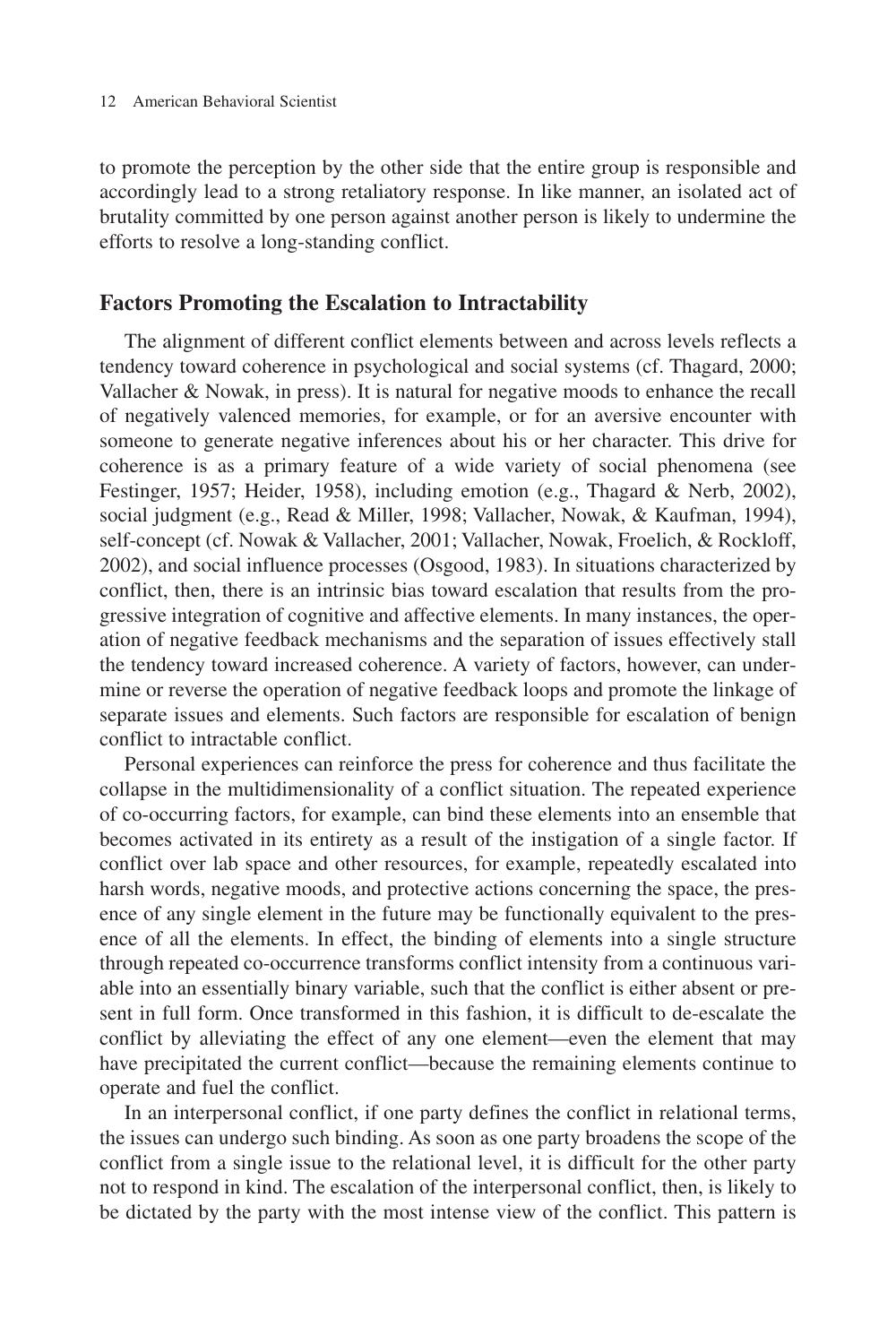reminiscent of seminal research by Kelley and Stahelski (1970) showing that cooperation in a mixed-motive game is highly unlikely if one of the participants has a strong competitive orientation. Even if the other participant is predisposed toward cooperation, he or she is likely to adopt the stance of the competitive interactant. Here, the competitive tactics of Party A moves Party B into the process of latent attractor for competitive conflict. Although intensity and competitiveness are distinct, the process of one party drawing the other into a stronger attractor is similar.

A similar scenario operates at the intergroup level. Whenever a number of people spend time together, a number of conflicts are likely to arise. As long as each conflict is separately treated, it is fueled only by the specific interaction that may deescalate if the contributing instigations are reduced or resolved. But if the people sort themselves into different groups, each with a shared identity, the press for in-group coherence is likely to promote escalation of any single conflict. If a member of Group A (John) insults a member of Group B (Jim), for example, another member of Group B (Jack) may retaliate and behave aggressively toward another member of Group A (Steve), who had nothing to do with the original insult. In turn, this will provoke retaliation against yet another person in the original group. In this process, individual acts of hostile behavior generalize to other group members, and the amount of hostility gets accordingly amplified (Labiance, Brass, & Gray, 1998).

The binding of elements may also occur in a prepackaged manner through the social transmission of ready-made patterns. Informal communication with other people can reinforce the links among separate issues, as can cultural assumptions and beliefs transmitted in educational settings, religious contexts, or the mass media. Even if a person has never experienced a conflict encounter personally—or any encounter, for that matter—with the out-group or any of its members, the social transmission of information can have a profound effect on shaping one's views and predisposing one to hostile action when an opportunity for contact with the person or group arises (see Bar-Tal, 2000). The conflict may have an autistic quality to it (cf. Newcomb, 1953), but one's belief in the veridicality of the information can prove self-fulfilling (cf. Merton, 1948).

Even if the parties to the conflict cease to exist, cultural transmission mechanisms may maintain the conflict with a different cast of characters and different issues. If nations, social groups, or religions are locked in a protracted conflict, the binding between conflict elements may be incorporated into the culture and provide a larger structure that encompasses the elements and the links between levels. Such culturally maintained structures may be passed from generation to generation and drive into conflict individuals who have never experienced any of the issues that initially launched the conflict (see Agger, 2001).

The effects of personal experience, social interactions, and cultural transmission can be magnified by strong emotion. Heightened emotion tends to promote a correspondingly heightened press for coherence (Lewis, 2005). It is difficult to appreciate nuance and complexity when a party has strong feelings about an issue, person, or group. Intuitively, positive feelings would seem to temper the collapse of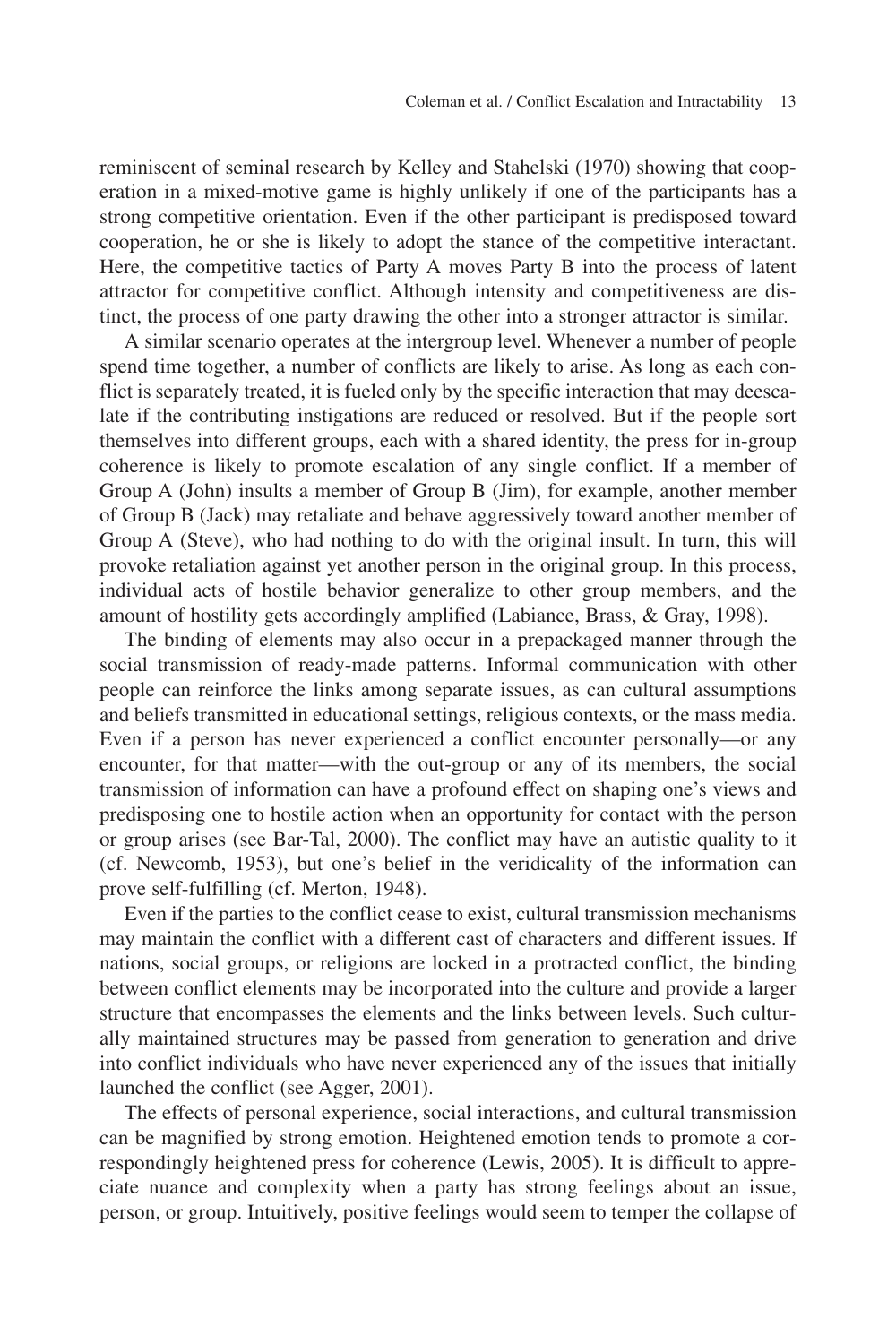multidimensional factors and thus inhibit the escalation to intractable conflict. Under some conditions, however, even positive moods can simplify an individual's thoughts and generate stereotypical judgments of out-group members (e.g., Isen, 1987). For instance, conflict is often preceded by celebratory dances and rituals designed to generate a positive state that everyone in the group shares. Of course, the enhancement of positive feelings in such contexts is often directly proportional to the intensification of negative feelings toward the out-group. In effect, enhanced emotional intensity promotes coherence within the group (positive emotion) and compensatory coherence in thoughts and feelings concerning the out-group (negative emotion; see Brewer & Brown, 1998).

Strong emotion can also intensify the positive feedback loops between levels. The negative emotion associated with an interpersonal conflict not only simplifies interactants' views of one another but also promotes stereotypical thinking about the other party's social group. Conversely, the development of an out-group stereotype can, under strong emotion, magnify the conflict at an interpersonal level. The role of emotion in connecting levels may be understood in terms of threshold phenomena. Up to a point, increasing emotional intensity may simply magnify the conflict associated with a specific issue or individual member of the out-group. Beyond this point, however, even a slight increase in emotional intensity may generate an enhanced press for coherence that promotes stereotypical thinking about the outgroup as a whole. In effect, the press for coherence transcends content-related components of the conflict per se, so that a party develops a highly valenced and global feeling toward the other person, one that no longer allows for subtle differentiation among the issues that generated the conflict (Lewis, 2005).

## **Toward De-Escalation of Intractable Conflict**

The depiction of conflict through this dynamic approach reinforces the pessimism that many people feel about the resolution of intense and long-standing conflicts. After all, when specific issues and individuals become connected by positive feedback loops, the flexibility and variety of responses is effectively lost. The existence of multiple positive feedback loops makes it likely that parties will respond to any single issue or person as if all the features of the conflict system were present. Although not relevant, these missing features are brought to the situation by virtue of the positive feedback loops. Even an action that is perceived as a slight provocation may result in a full retaliation. If a state of destructive conflict represents a strong attractor for an interpersonal or social system, then, any deviation from this state will result in the system activating its mechanisms to return to the attractor. This situation is particularly likely if the system lacks or has lost an attractor for positive interaction. So although the severity of a conflict may be related to the amount of violence between groups, the intractability of conflict may stem from the elimination of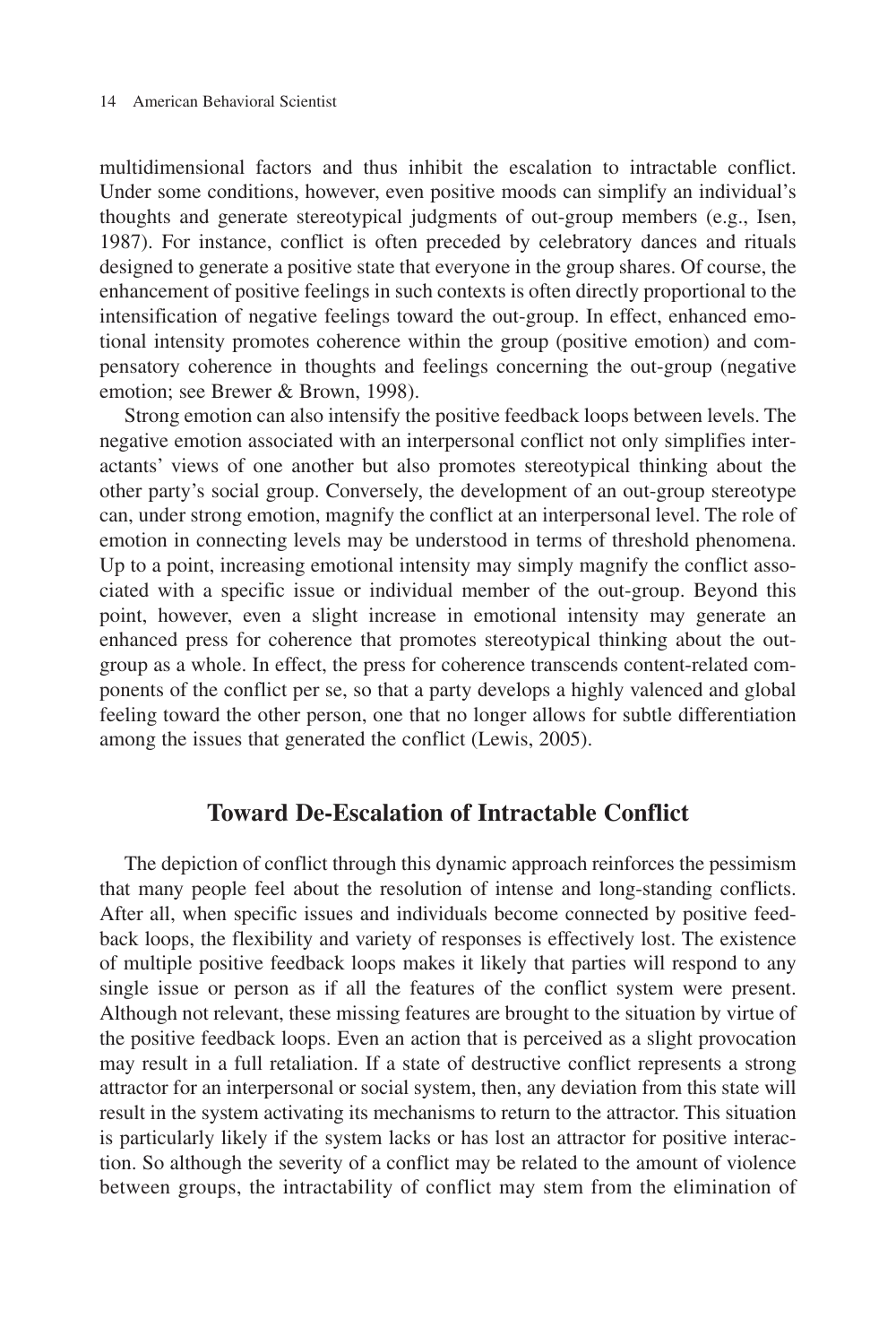sustainable positive interactions. In dynamic terms, an intractable conflict lacks attractors for positive states.

The pessimism that is seemingly inherent in this account, however, may be misplaced. We suggest, in fact, that the insight about intractability provided by viewing conflict in dynamic terms provides a fresh perspective on how de-escalation of conflict might occur. Even though this dynamic approach to conflict is in its early stages of development, its potential application to de-escalation is possible but is also contingent on research involving empirical methods, computer simulations, and theorybased implementation in real-world settings. Nonetheless, because the ultimate utility of this perspective centers on its relevance to conflict resolution, we feel it is appropriate to consider how the dynamics associated with the formation and maintenance of intractable conflict might be reversed to establish nonmalignant relations among parties who seem locked in an inescapable cycle of negative sentiment and engagement.

## **Restoration of Multidimensionality**

Finding and implementing a solution to intractable conflict is tantamount to changing the system's dynamics. Because such conflicts are associated with a loss of complexity and an imbalance between positive and negative feedback loops, attempts at de-escalation should focus on restoring multidimensional factors and enhancing the availability of negative feedback mechanisms. Of course, translating these general recommendations into practice is hardly a trivial matter.

The first step is to identify the relevant elements and the nature of their linkages. With this information, one is in a position to disrupt the most important linkages and thereby decouple the elements and issues. The complexity of all the elements and the mechanisms by which they influence each other are likely to vary a great deal from one instance to another and thus require a careful case study. This is often what occurs in mediations and problem-solving workshops, although typically with a narrow focus on issues. Similarly, it is essential to understand the group culture to develop an intervention for decoupling the issues and addressing them in a manner informed by local convention. By itself, decoupling does not guarantee the solution to the conflict, but it does pave the way for disassembling the conflict structure so that the issues can be separately addressed.

Depending on the nature of the conflict, disassembling the structure of the conflict may take different forms. If the structure of conflict binds together perception of all the out-group members, showing positive examples of specific out-group members can increase complexity because a single judgment cannot accommodate all the out-group members. Another tack is to find an important (e.g., high status, charismatic) in-group member who does not share the in-group's view of the conflict. If this person is sufficiently central that he or she cannot be marginalized within the group, the homogeneity of the in-group's perspective will be destabilized. Yet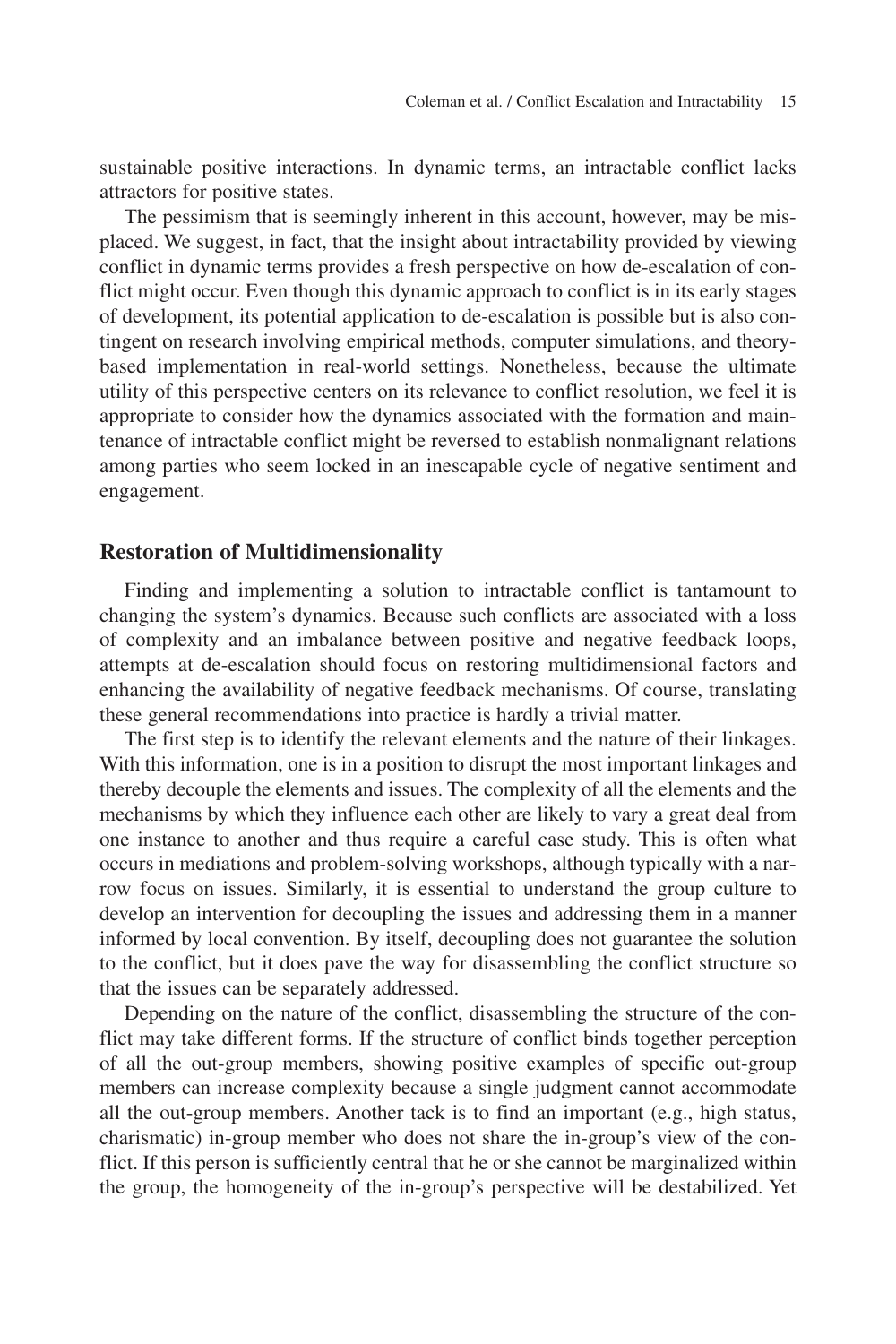another tack is to identify a set of issues for which the structure of self-interest is shared by the in-group and out-group. Acceptance of a cooperative structure of interests is not consistent with the simplified assumption of overall incompatibility (see Deutsch, 1973; Sherif, Harvey, White, Hood, & Sherif, 1961).

The overall nature of intergroup relations may be established and stabilized by a specific culture. Disassembling such a stereotype may prove difficult. In this case, the focus should be on strengthening identities that are not involved in the conflict and avoiding identities that are connected to the culture of conflict (see Kelman, 1999). For example, one might emphasize individuals' age or professional roles, or even common geographic identities, rather than national or ethnic identities. In such instances, however, the conflict may still be present in latent form, ready to assume potency when the original identities are made salient. This scenario corresponds to a more general scheme in which the attractor of destructive conflict coexists with an attractor for positive interactions. A strong external intervention in the direction of de-escalation may result in movement of the system to another attractor. The system will stay at this attractor as long as subsequent events do not move the system back to the original attractor.

#### **Creating and Activating Latent Attractors**

The concept of latent attractors provides an important new perspective on conflict de-escalation. In this view, the malignant thoughts, feelings, and actions characterizing a group's dynamics may represent only the most salient and visible attractor for the group. Particularly if there is a long history of interaction with the out-group, there may be other potential patterns of mental, affective, and behavioral engagement vis-à-vis members of the out-group, including those that foster positive intergroup relations. With this in mind, identifying and reinforcing latent (positive) attractors, not simply disassembling the manifest (negative) attractors, should be the aim of both conflict prevention and intervention.

The existence of latent attractors serves as a reminder that change often conforms to a nonlinear scenario. What appears to be sustained antagonism between two groups can suddenly give way to relatively benign or even positive relations if an event—even a seemingly insignificant one—pushes the group out of its current basin of attraction into the basin of a previously latent attractor. Thus, even if peacekeeping missions, reconciliation processes, trust-building activities, and conflict-resolution initiatives appear to be largely ineffective in situations locked in an ongoing protracted struggle, they may very well be acting to establish a sufficiently wide and deep attractor basin for moral, humane forms of intergroup interactions that provide the foundation for a stable, peaceful future. The gradual and long-term construction of a positive attractor may be imperceptible, but it prepares the ground for a positive state that would be impossible without these actions. Of course, short-term or emergency programs should focus on the elimination of the triggers that fuel catastrophic changes in the state of the system. These initiatives will be insufficient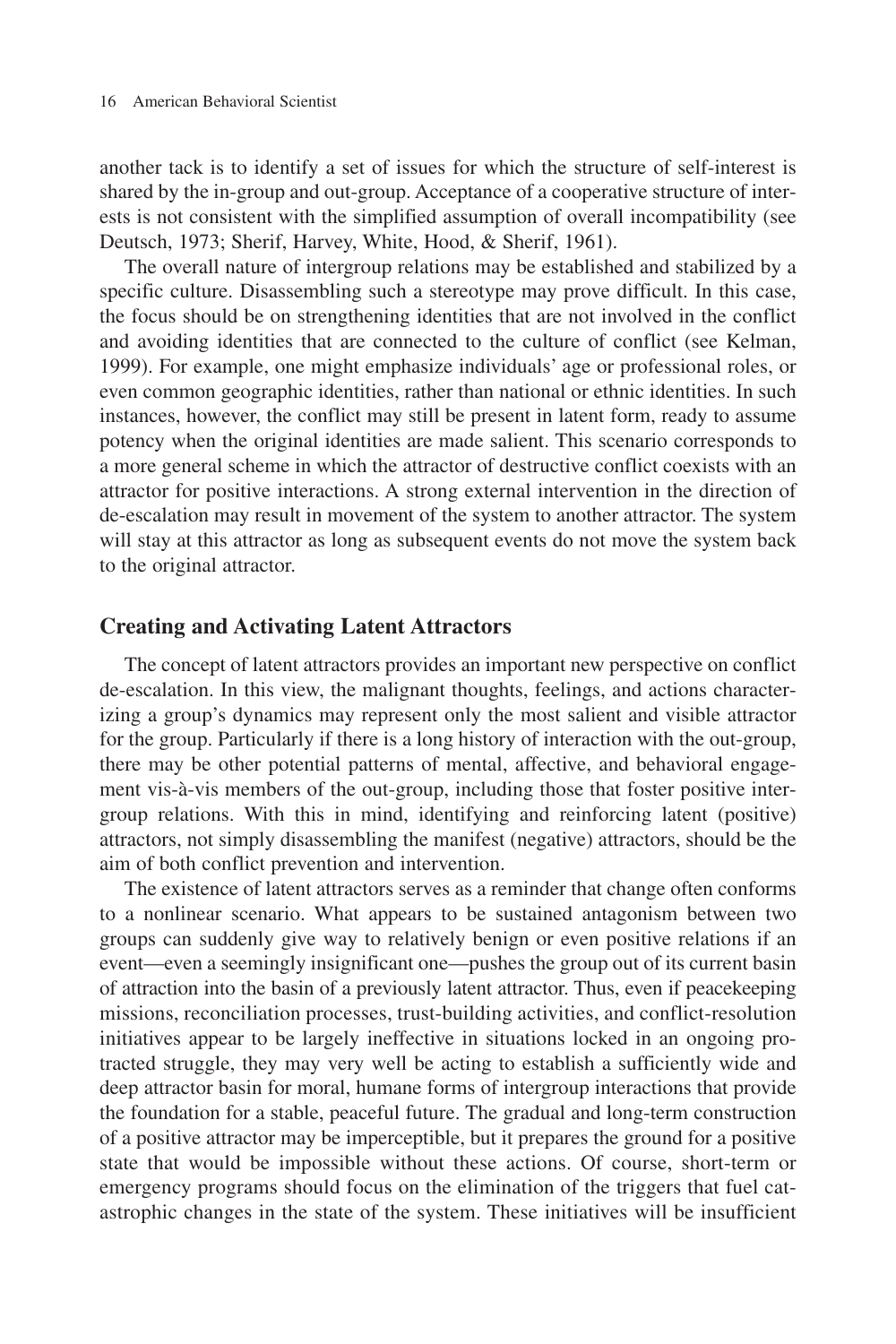and ultimately ineffective if they are not supported by long-term, incremental work on latent attractors (for a related discussion, see Lederach, 1997).

In sum, from the dynamical systems perspective on conflict, one can distinguish between the current state of the system and possible states (i.e., attractors) of the system. Intervention can be aimed either at moving the system between its attractors or at changing the attractor landscape itself. Even if groups are locked in a cycle of conflict, analyzing the situation from a dynamical perspective may reveal the presence of latent positive attractors into which the system may fall. Intervention thus should not be limited to changing the current state of the system but rather should focus on shaping or reinforcing latent attractors.

## **Summary: Key Propositions of the Dynamical Perspective**

- *1. Intractable conflict can be conceptualized and investigated through the perspective of fixed-point attractors*. In an intractable conflict, each party's thoughts, feelings, and actions regarding the other party converge over time into a narrow range of states, despite the existence of a wide range of plausible states. The respective attractors associated with conflicting parties may differ regarding specific patterns of thought, feeling, and action, but because intractable conflict involves mutual dislike, distrust, and antagonism, the attractors of both parties are likely to be highly similar with respect to valence (i.e., negative in each case).
- *2. Each party's attractor is maintained by dynamic processes*. Apparent stability in people's opinions, emotions, and readiness for action belie underlying volatility in mental, affective, and behavioral phenomena. Principles of mental dynamics (e.g., discounting, selective perception, confirmatory bias) and social dynamics (e.g., social comparison, influence, and coordination) are relevant to the maintenance of attractors.
- *3. An attractor associated with intractable conflict can be characterized with respect to its basin of attraction*. The width of the basin reflects the range of thoughts, feelings, and actions that converge on a common state. An attractor with a wide basin can transform benign or even positive observations of the opposing group into sentiments and assessments that are consistent with the valence of the attractor.
- *4. An attractor associated with intractable conflict can be characterized with respect to its depth*. The depth of an attractor reflects the inertia of a system when its current state is at the attractor. The deeper the attractor, the greater the resistance to forces that would otherwise change the state and the greater the tendency of the system to return its attractor if the state is temporarily perturbed. In an intractable conflict, each party resists forces (e.g., new information, peaceful overtures) that provide alternative ways of thinking about, assessing, and engaging the other party. Such forces may be successful in the short run, but over time each party is likely converge on its attractor.
- *5. Attractors for intractable conflict are formed when the cognitive, affective, and behavioral patterns characterizing a party's conflict-relevant dynamics lose their*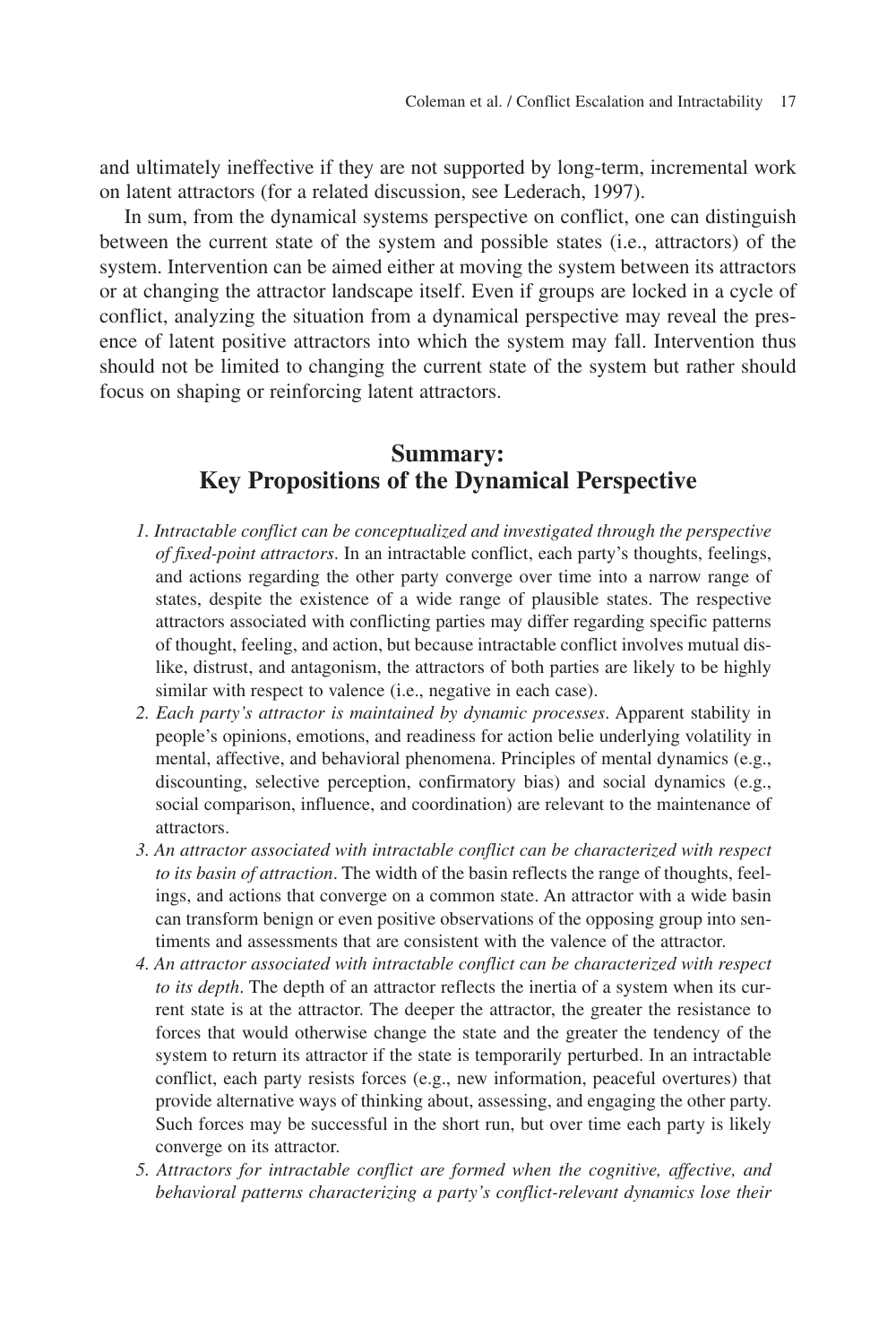*complexity*. Complexity represents the degree to which the system is multidimensional in its perception of issues, judgment of out-group members, and action tendencies. A party with low dimensionality perceives all relevant issues as positively correlated, evaluates the out-group in global (negative) terms, and is inclined to act in a uniform (negative) manner toward members of the out-group.

- *6. The loss of complexity in each party's attractor is maintained by positive feedback loops among the lower-level elements composing the party's pattern of thought, feeling, and action*. The salience of a single issue brings to mind a wide variety of other issues, the salience of a single dimension for evaluating out-group members activates other evaluatively consistent judgments that collectively constitute a stereotypical judgment that applies to all out-group members, and any negative action toward the out-group is likely to lower the threshold for other negative actions despite their lack of relevance or appropriateness with respect to the triggering circumstances.
- *7. The parties to intractable conflict are likely to have more than one attractor for their respective mental, affective, and behavioral dynamics*. Especially for conflicting parties with a long history of interaction, there are likely to be alternative patterns of thought, emotion, and patterns of engagement. Because of the dynamics promoting maintenance of the current attractor, these alternative attractors may remain latent and thus invisible to the parties or to outside observers.
- *8. Each party's dynamics can be captured by a latent attractor, promoting a qualitative (as opposed to incremental) change in relationships between the parties*. Even a single, seemingly inconsequential event can move the system out of its current (negative) attractor and into the basin of an alternative (positive) attractor. Such nonlinearity between instigation and outcome is possible when the current state of the system is at the edge of its basin of attraction, so that a slight change in conditions is sufficient to push the system's state over the energy barrier separating the manifest (positive) and latent (negative) attractors.
- *9. The change in state associated with movement to a latent attractor may be transitory if the original attractor continues to exist*. A change in conditions can reactivate the pattern of thought, feeling, and action that had promoted intractability and malignancy in relations between the parties.
- *10. An attractor can lose its power to constrain a party's mental, affective, and behavior processes if it is deconstructed*. Deconstruction occurs when there is a restoration of complexity in the relationship among issues, judgments of out-group members, and action tendencies. A negative attractor loses its power to constrain and shape dynamics if each party differentiates the set of issues associated with the conflict, assesses out-group members with respect to separate dimensions (thereby allowing for individuation of these people), and distinguishes the appropriateness or morality of various action tendencies.
- *11. The deconstruction of an attractor for intractable conflict involves introducing negative feedback loops into the relationships among issues, among dimensions of social judgment, and among action tendencies*. If the salience of one issue or dimension of judgment makes other issues less (as opposed to more) salient, the lower-level dynamism associated with thought, emotion, and action is correspondingly less likely to be experienced in an integrated (higher-level) manner corresponding to the attractor.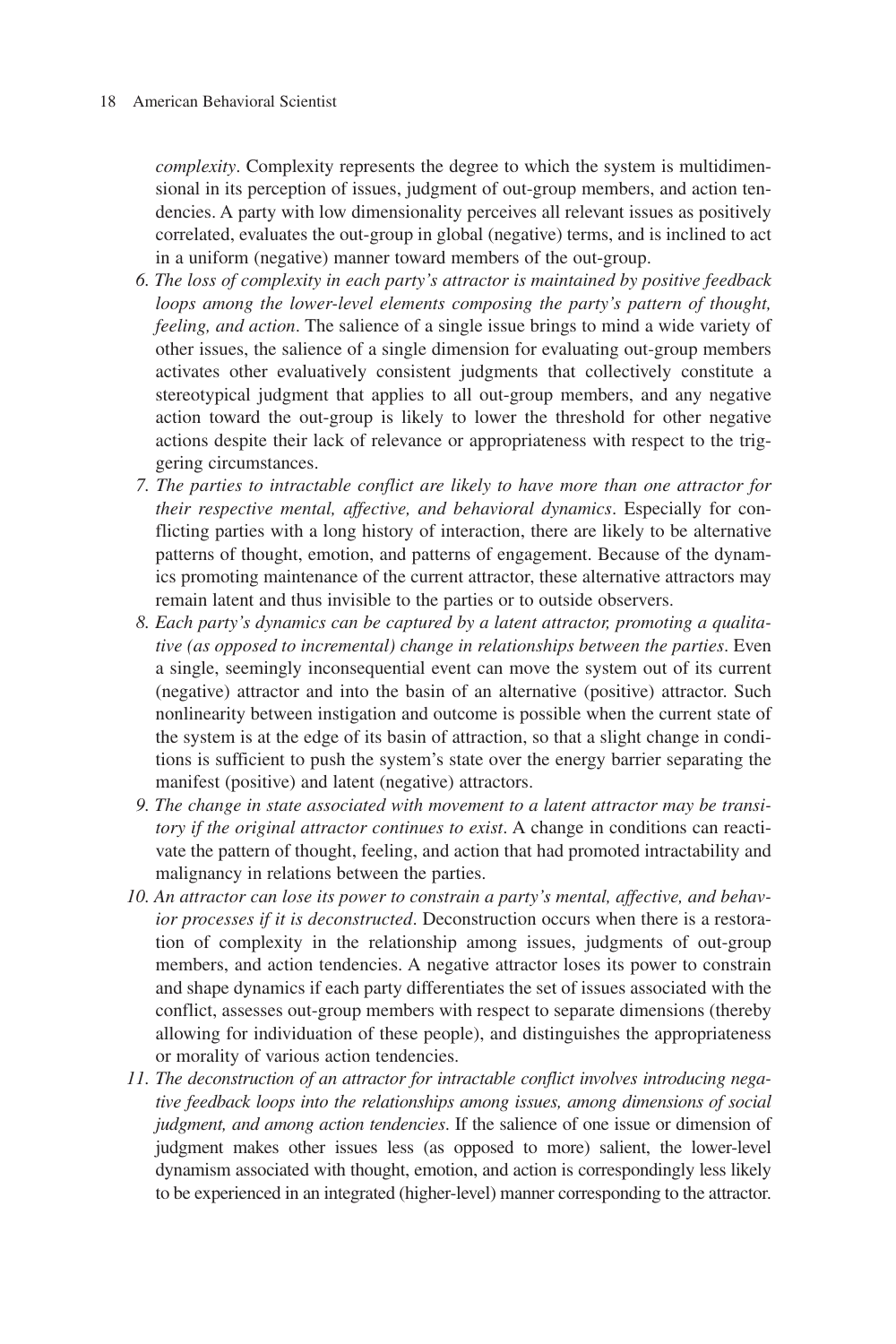*12. Because of the press for coherence in dynamical systems, the lower-level elements composing a deconstructed attractor are likely to become integrated with respect to another higher-level pattern of thought, feeling, and behavior*. Depending on the conditions salient at this time, the self-organization of lower-level elements may lead to the emergence of a stable attractor that promotes positive rather than negative relations between the conflicting parties.

## **Conclusion**

Although the emerging framework outlined in this article is preliminary, we see the dynamical systems approach for the study of intractability promising on three fronts. First, the formality and generalizability of its basic constructs (attractors, hysterisis, etc.) across different phenomena and levels of analysis suggest that it offers an integrative platform for the field of conflict studies to find coherence and parsimony in the currently fragmented sea of political, economic, psychological, social, religious, and cultural factors that are thought to account for enduring conflicts around the globe. Second, it provides insight into the paradox of intractability as a dynamic process, shedding light on the underlying dynamics that can maintain stable, hostile relations. And third, by offering an improved understanding of the basic structure and dynamics of intractability, it offers new insights into pathways for transformation of such conflicts into systems of sustainable peace.

## **Notes**

1. Some issues, however, such as the abortion conflict in the United States, are considered irresolvable in the conventional sense (see P. T. Coleman, 2003; Pearce & Littlejohn, 1997). Nevertheless, issues will differ by person and situation in their degree of intractability.

2. Schrodt and Gerner (2000) use the term *cluster* to characterize a related notion in which actors in a system respond to each other in a consistent fashion during an extended period.

3. Catastrophe theory has been successfully employed to model qualitative changes in international relations (e.g., Phillips & Rimkunas, 1983; Rummel, 1987).

4. Weick (1979) has shown how positive feedback loops function for constructive and nonconstructive ends in organizations.

## **References**

- Agger, I. (2001). Psychosocial assistance during ethnopolitical warfare in the former Yugoslavia. In D. Chirot & M. E. P. Seligman (Eds.), *Ethnopolitical warfare: Causes, consequences, and possible solutions* (pp. 305-318). Washington, DC: American Psychological Association.
- Azar, E. E. (1990). *The management of protracted social conflict: Theory and Cases*. Hampshire, UK: Dartmouth.
- Bandura, A. (1982). *The self and mechanisms of agency. Psychological perspectives on the self*. Mahwah, NJ: Lawrence Erlbaum.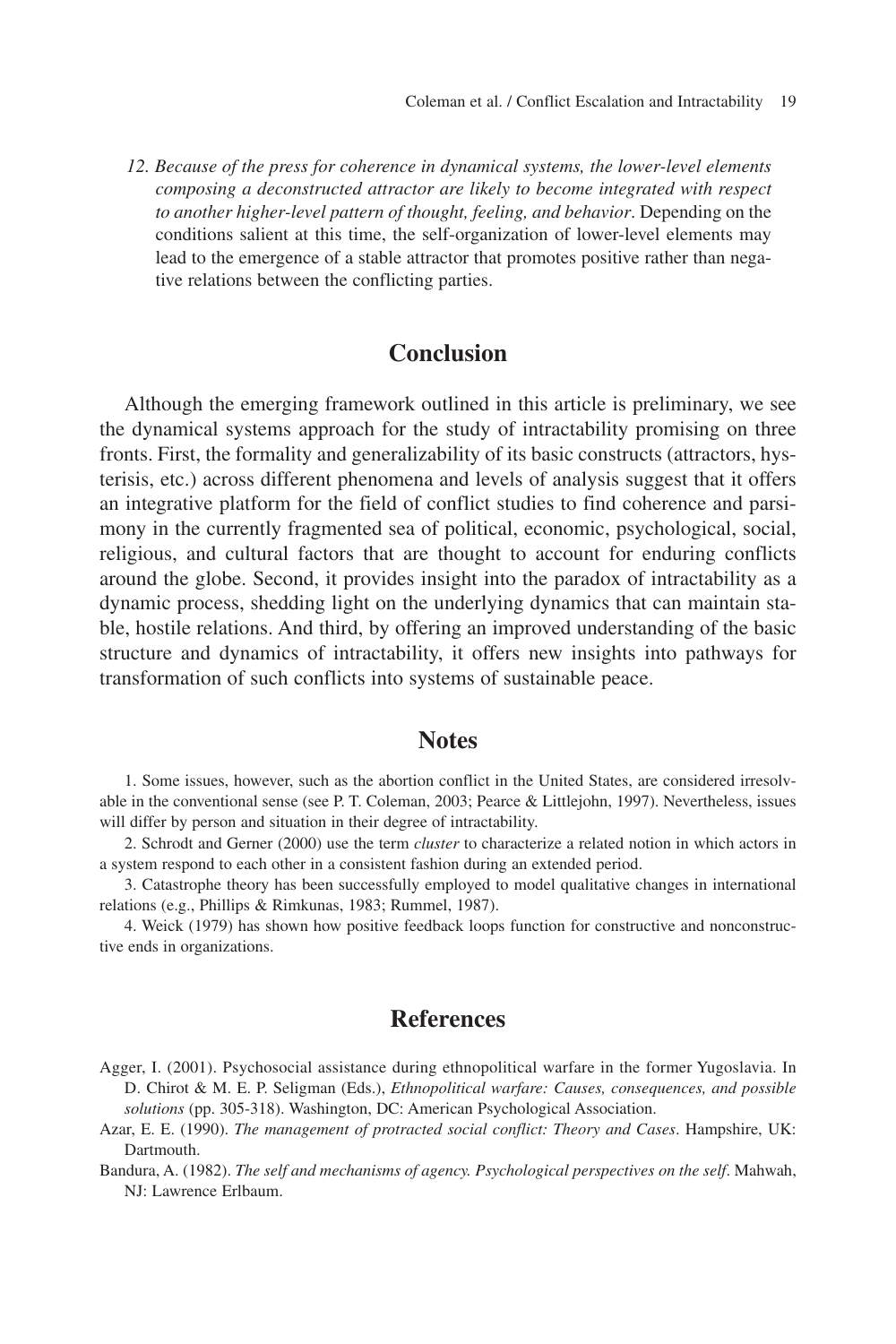- Bar-Tal, D. (2000). From intractable conflict through conflict resolution to reconciliation: Psychological analysis. *Political Psychology*, *21*(2), 351-366.
- Beyond Intractability. (2006, January). **PLS PROVIDE TITLE OF DOCUMENT**. Retrieved **PLS PROVIDE DATE** from http://www.beyondintractability.org
- Brewer, M. B., & Brown, R. J. (1998). Intergroup relations. In D. T. Gilbert, S. T. Fiske, & G. Lindzey (Eds.), *The handbook of social psychology* (Vol. 2, 4th ed., pp. 554-594). New York: McGraw-Hill.
- Bui-Wrzosinska, L. (2005). *The dynamics of conflict in a school setting*. Unpublished master's thesis, Warsaw School for Social Psychology, Warsaw, Poland.
- Burton, J. (1987). *Resolving deep-rooted conflict: A handbook*. Lanham, MD: University Press of America.
- Carver, C. S., & Scheier, M. F. (1999). Themes and issues in the self-regulation of behavior. In R. S. Wyer, Jr. (Ed.), *Advances in social cognition* (Vol. 12, pp. 1-105). Mahwah, NJ: Lawrence Erlbaum.
- Coleman, J. S. (1957). *Community conflict*. New York: Free Press.
- Coleman, P. T. (2000). Intractable conflict. In M. Deutsch & P. T. Coleman (Eds.), *The handbook of conflict resolution: Theory and practice* (pp. 428-450). San Francisco: Jossey-Bass.
- Coleman, P. T. (2003). Characteristics of protracted, intractable conflict: Towards the development of a meta-framework—I. *Peace and Conflict: Journal of Peace Psychology*, *9*(1), 1-37.
- Crocker, C. A., Hampson, F. O., & Aall, P. (2004). *Taming intractable conflicts: Mediation in the hardest cases*. Washington, DC: United States Institute of Peace.
- Crocker, C. A., Hampson, F. O., & Aall, P. (2005). *Grasping the nettle: Analyzing cases of intractable conflict*. Washington, DC: United States Institute of Peace.
- Deutsch, M. (1973). *The resolution of conflict: Constructive and destructive processes*. New Haven, CT: Yale University Press.
- Festinger, L. (1957). *A theory of cognitive dissonance.* Evanston, IL: Row, Peterson.
- Fisher, R. J. (1990). *The social psychology of intergroup and international conflict resolution*. New York: Springer-Verlag.
- Fisher, R. J. (1997). *Interactive conflict resolution*. Syracuse, NY: Syracuse University Press.
- Goertz, G., & Diehl, P. F. (1993). Enduring rivalries: Theoretical constructs and empirical patterns. *International Studies Quarterly*, *37*, 147-171.
- Heider, F. (1958). *The psychology of interpersonal relations*. New York: John Wiley.
- Hoppman, P. T. (1996). *The negotiation process and the resolution of international conflict.* Columbia: University of South Carolina Press.
- Isen, A. M. (1987). Positive affect, cognitive processes, and social behavior. In L. Berkowitz (Ed.), *Advances in experimental social psychology* (Vol. 21, pp. 203-253). New York: Academic Press.
- Johnson, S. (2001). *Emergence: The connected lives of ants, brains, cities, and software*. New York: Scribner.
- Kelley, H. H., & Stahelski, A. J. (1970). The social interaction basis of cooperators' and competitors' beliefs about others. *Journal of Personality and Social Psychology*, *16*, 66-91.
- Kelman, H. (1999). *The role of social identity in conflict resolution: Experiences from Israeli-Palestinian problem-solving workshops*. Presented at the Third Biennial Rutgers Symposium on Self and Social Identity, Piscataway, NJ.
- Kriesberg, L. (1999). Intractable conflict. In E. Weiner (Ed.), *The handbook of interethnic coexistence* (pp. 332-342). New York: Continuum**.**
- Kriesberg, L. (2003). *Constructive conflicts: From escalation to resolution* (2nd ed.). Lanham, MD: Rowman and Littlefield.
- Kriesberg, L. (2005). Nature, dynamics, and phases of intractability. In C. A. Crocker, F. O. Hampson, & P. Aall (Eds.), *Grasping the nettle: Analyzing cases of intractable conflict* (pp. 65-98). Washington, DC: United States Institute of Peace.
- Labiance, G., Brass, D. J., & Gray, B. (1998). Social networks and perceptions of intergroup conflict: The role of negative relationships and third parties. *Academy of Management Journal*, *41*, 55-67.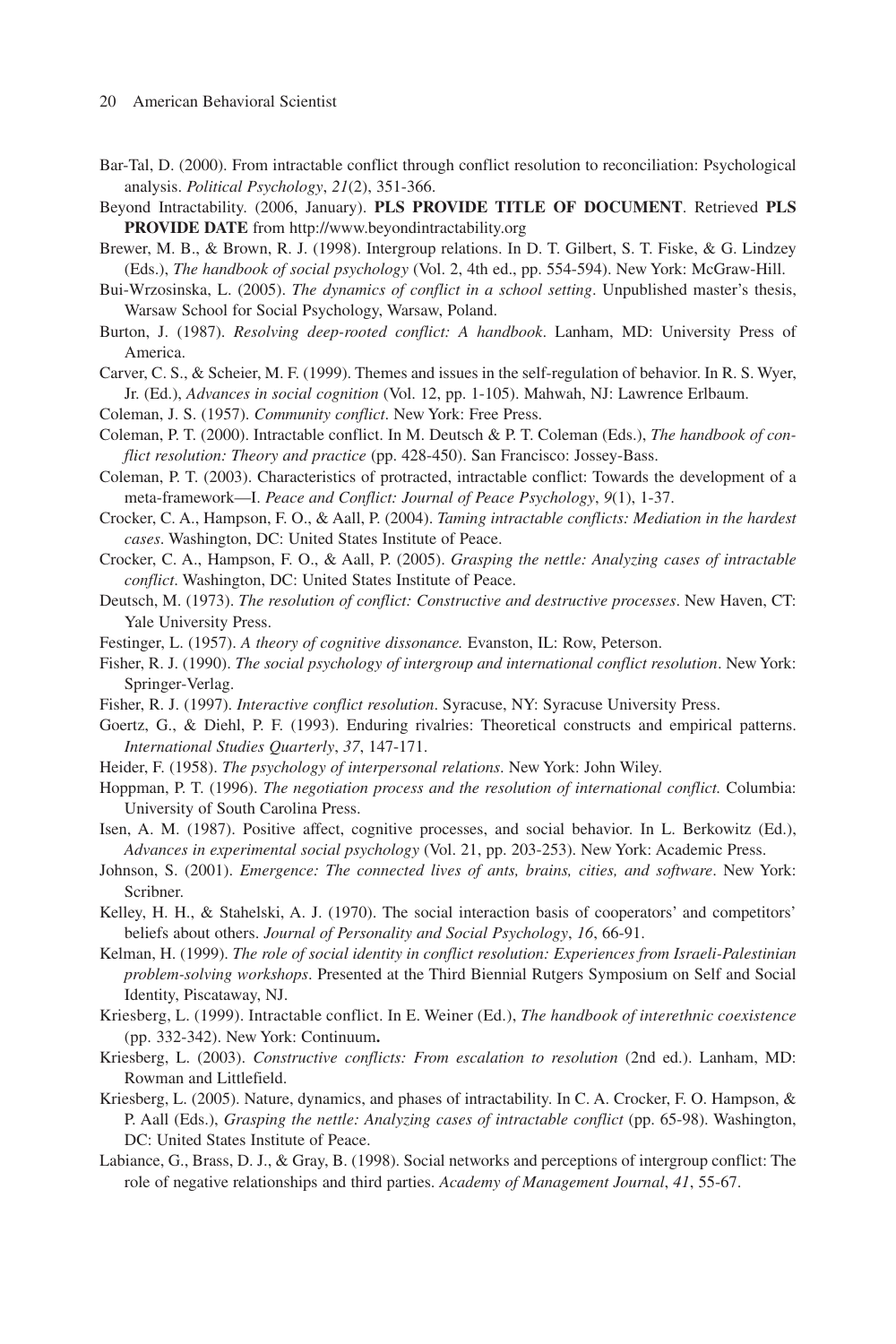- Latané, B., & Nowak, A. (1994). Attitudes as catastrophes: From dimensions to categories with increasing involvement. In R. R. Vallacher & A. Nowak (Eds.), *Dynamical systems in social psychology* (pp. 219-249). San Diego, CA: Academic Press.
- Lederach, J. P. (1997). *Building peace: Sustainable reconciliation in divided societies*. Washington, DC: United States Institute of Peace.
- Lewicki, R. J., Gray, B., & Elliot, M. (2003). *Making sense of intractable environmental conflicts: Concepts and cases*. Washington, DC: Island Press.
- Lewis, M. D. (2005). Bridging emotion theory and neurobiology through dynamic systems modeling. *Behavioral and Brain Sciences*, *43*, 22-40.
- Merton, R. K. (1948). The self-fulfilling prophecy. *Antioch Review*, *8*, 193-210.
- Mitchell, C. R. (2005). *Conflict, social change, and conflict resolution: An inquiry*. Retrieved **PLS PRO-VIDE DATE** from http://www.burghof/handbook.net
- Newcomb, T. M. (1953). An approach to the study of communicative acts. *Psychological Review*, *60*, 393-404.
- Nowak, A. (2004). Dynamical minimalism. *Personality and Social Psychology Review*, *8*, 138-145.
- Nowak, A., Szamrej, J., & Latane, B. (1990). From private attitude to public opinion: A dynamic theory of social impact. *Psychological Review*, *97*, 362-376.
- Nowak, A., & Vallacher, R. R. (1998). *Dynamical social psychology*. New York: Guilford.
- Nowak, A., & Vallacher, R. R. (2001). Societal transition: Toward a dynamical model of social change. In W. Wosinska, R. B. Cialdini, D. W. Barrett, & J. Reykowski (Eds.), *The practice of social influence in multiple cultures* (pp. 151-171). Mahwah, NJ: Lawrence Erlbaum.
- Opotow, S. (2001). Social injustice. In D. J. Christie, R. V. Wagner, & D. D. Winter (Eds.), *Peace, conflict and violence: Peace psychology for the 21st century* (pp. 102-109)**.** Upper Saddle River, NJ: Prentice Hall.
- Osgood, C. E. (1983). *Psycho-social dynamics and the prospects for mankind*. Urbana: University of Illinois.
- Pearce, W. B., & Littlejohn, S. W. (1997). *Moral conflict: When social worlds collide*. Thousand Oaks, CA: Sage.
- Phillips, W. R., & Rimkunas, R. (1983). *Crisis warning*. New York: Gordon & Breach.
- Powers, W. T. (1973). *Behavior: The control of perception*. Chicago: Aldine.
- Pruitt, D., & Kim, S. H. (2004). *Social conflict: Escalation, stalemate, and settlement*. New York, McGraw-Hill.
- Putnam, L. L., & Peterson, T. (2003). The Edwards Aquifer dispute: Shifting frames in a protracted conflict. In R. J. Lewicki, B. Gray, & M. Elliot (Eds.), *Making sense of intractable environmental conflicts: Concepts and cases* (pp. 127-158). Washington, DC: Island Press.
- Read, S. J., & Miller, L. C. (Eds.). (1998). *Connectionist models of social reasoning and social behavior*. Mahwah, NJ: Lawrence Erlbaum.
- Rummel, R. J. (1987). A catastrophe theory model of the conflict helix, with tests. *Behavioral Science*, *32*, 241-266.
- Sandole, D. J. D. (1999). *Capturing the complexity of conflict: Dealing with violent ethnic conflicts in the post–cold war era*. London: Pinter.
- Schrodt, P. A., & Gerner, D. J. (2000). Cluster-based early warning indicators for political change in the contemporary Levant. *American Political Science Review*, *94*, 803-817.
- Sherif, M., Harvey, O. J., White, B. J., Hood, W. R., & Sherif, C. W. (1961). *Intergroup cooperation and competition: The Robber's Cave experiment*. Norman, OK: University Book Exchange.
- Strogatz, S. (2003). *Sync: The emerging science of spontaneous order.* New York: Hyperion.
- Thagard, P. (2000). *Coherence in thought and action*. Cambridge, MA: MIT Press.
- Thagard, P., & Nerb, J. (2002). Emotional gestalts: Appraisal, change, and the dynamics of affect. *Personality and Social Psychology Review*, *6*, 274-282.
- Thom, R. (1975). *Structural stability and morphogenesis*. New York: Addison-Wesley.